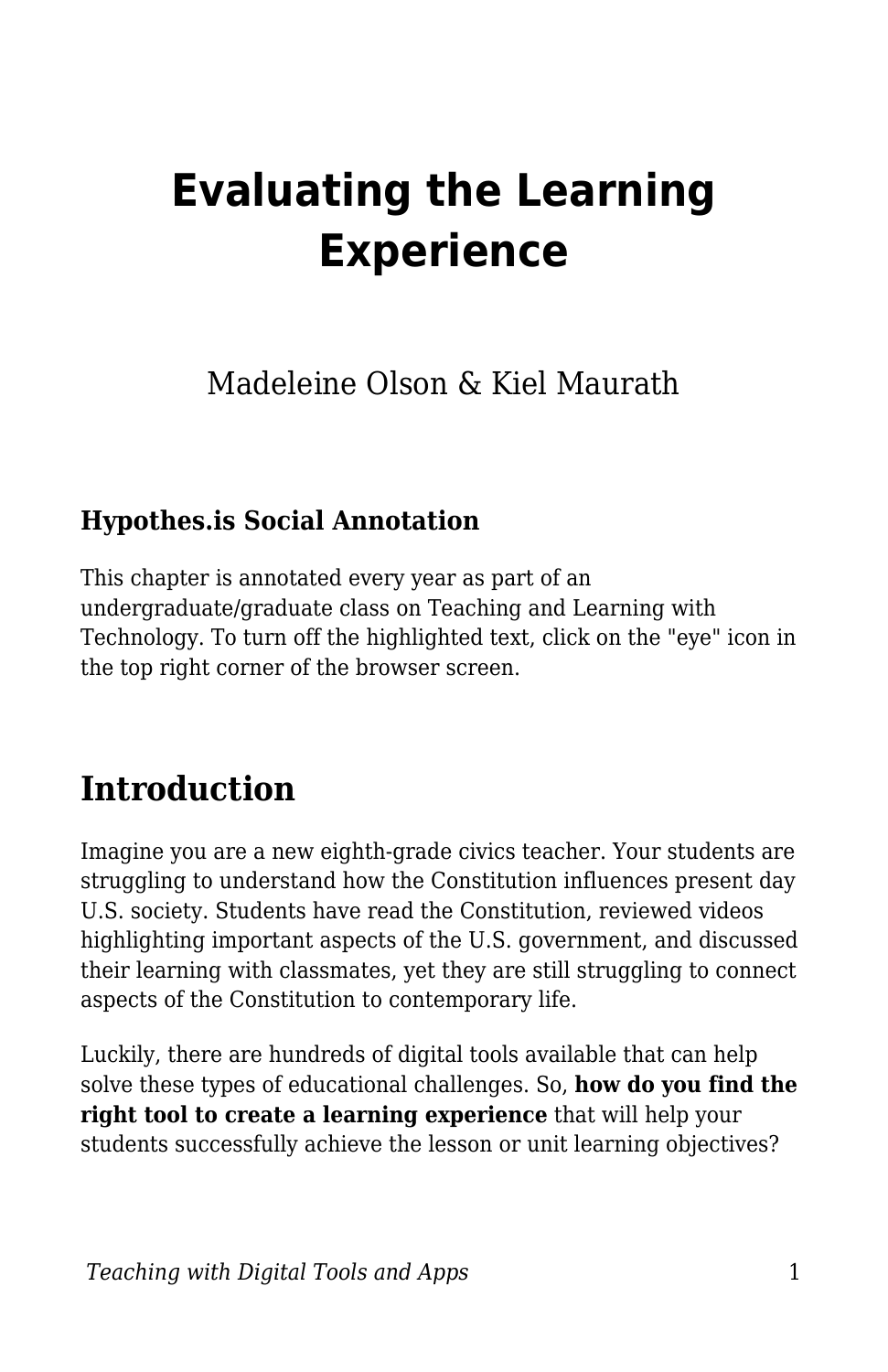In this chapter, we will discuss how you can use **learning theories, Bloom's taxonomy,** and the **ISTE Standards for Students** as a guide for evaluating and determining which tool to use based on the learning experience you'd like to provide for your students. Before you get started, watch the [Introduction to Evaluating the Learning](https://www.youtube.com/watch?v=XIrwQYDzMFw) [Experience Provided by Digital Tools and Apps](https://www.youtube.com/watch?v=XIrwQYDzMFw) video embedded below for a brief overview of the chapter content.



[Watch on YouTube https://edtechbooks.org/-LZuh](https://www.youtube.com/embed/XIrwQYDzMFw?autoplay=1&rel=0&showinfo=0&modestbranding=1)

# **Consider the Learning Theory**

Learning theories are **models, ideas, or frameworks for understanding and examining how people learn**. Various theories have been developed, refined, and built upon over the years by scholars who studied how people acquired, processed, and created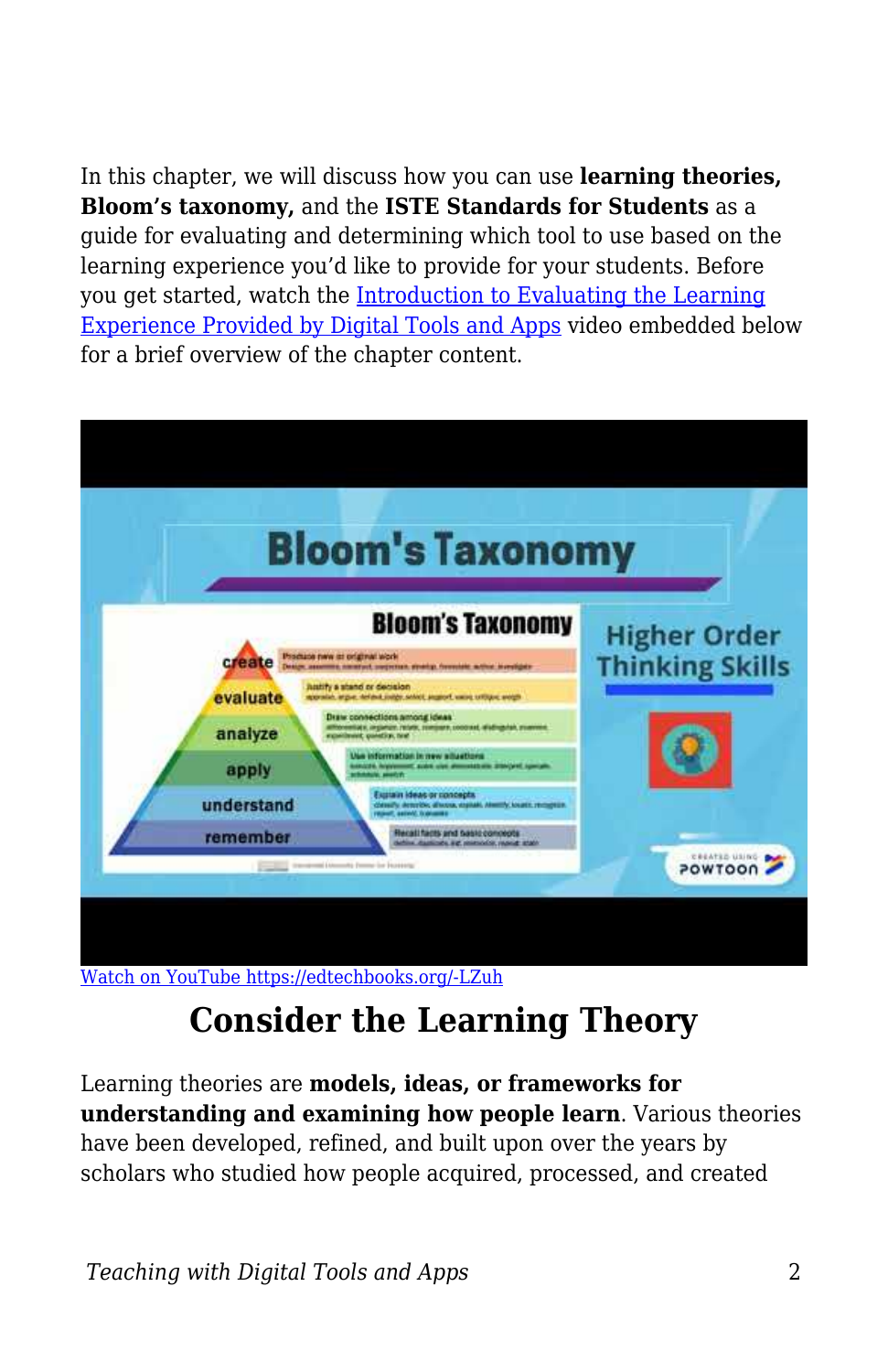knowledge. In the blog post ["Why We Need Learning Theories,](http://tarunagoel.blogspot.com/2017/08/why-we-need-learning-theories.html)" Learning and Performance Specialist Taruna Goel (2017) noted that:

Theories provide a basis to understand how people learn and a way to explain, describe, analyze and predict learning. In that sense, a theory helps us **make more informed decisions** around the design, development and delivery of learning. (para. 4)

When integrating technology into your classroom, learning theories can serve as a guide for selecting and identifying the most appropriate digital tools and apps for the type of learning experience you want to create for your students.

In the following section, we will discuss popular learning theories and provide examples of digital tools and apps that you can use based on the learning theory you select for a given activity (see Table 1 for an overview of the theories and tools).

### **Behaviorism**

[Behaviorism](https://www.simplypsychology.org/behaviorism.html) refers to learning that occurs "when a proper response is demonstrated following the presentation of a specific environmental stimulus" (Ertmer & Newby, 2018, para. 18). For example, when you touch a hot stove (environmental stimulus) you may quickly learn not to touch the stove again (response).

In educational settings, behaviorism is most closely connected to positive and negative reinforcement, like when a student gets immediate feedback ("you are correct! Great job!") on their behavior (solving a math equation). Digital games, flashcards, and interactive quiz tools are well-suited for behaviorist learning experiences since they support **stimulus-response learning** through immediate feedback.

When determining whether to use a behaviorist approach for a lesson

*Teaching with Digital Tools and Apps* 3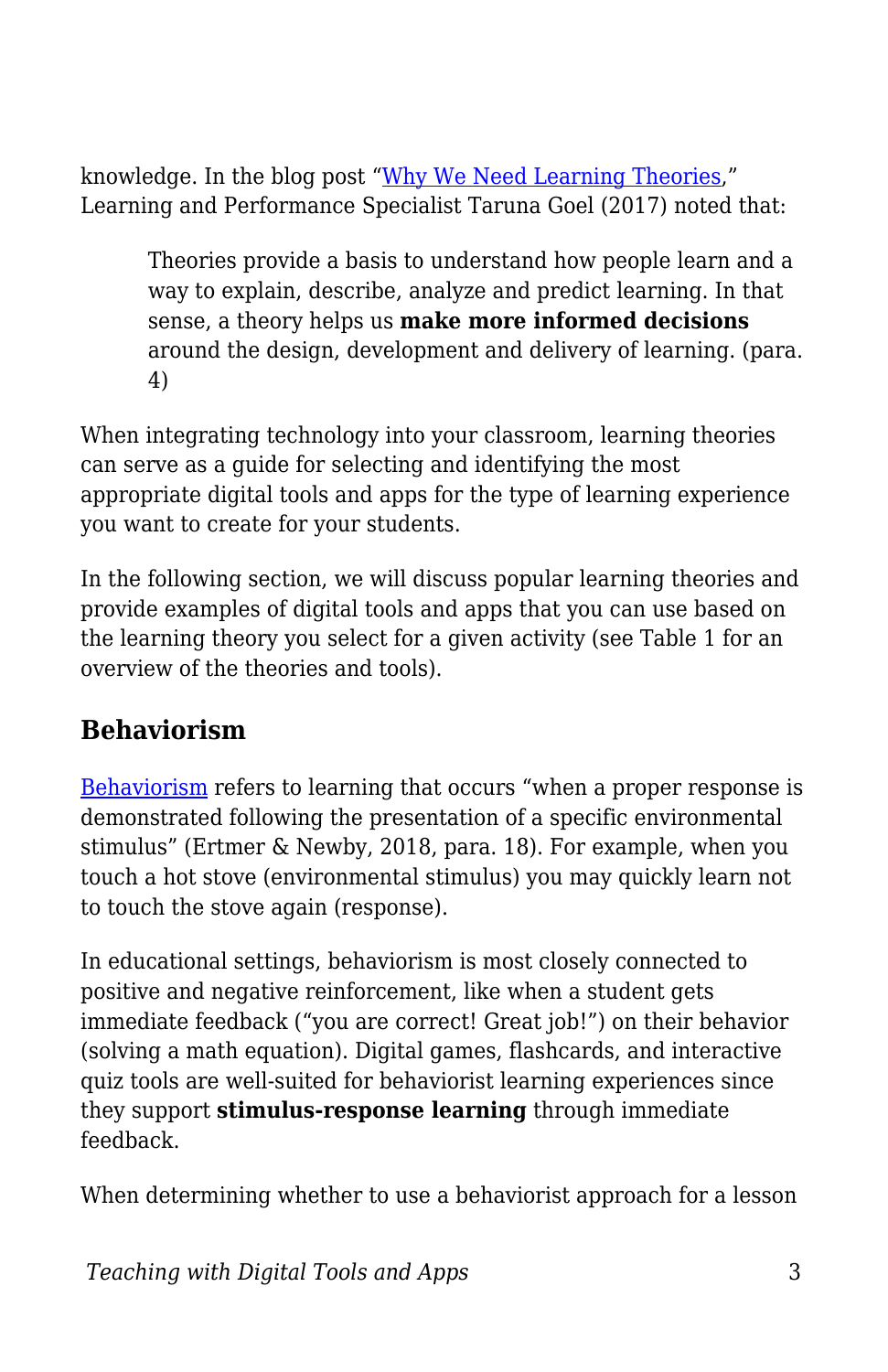or activity, consider whether the information the students need to learn is invariable, since behaviorism stems from the idea that knowledge is objective and there is **one right answer** ([Keramida,](https://elearningindustry.com/behaviorism-in-instructional-design-for-elearning-when-and-how-to-use) [2015\)](https://elearningindustry.com/behaviorism-in-instructional-design-for-elearning-when-and-how-to-use). Behaviorism would be a useful approach to helping students **memorize and recall terms and facts** about the U.S. Bill of Rights. However, a behaviorist approach would not be suitable for asking students to connect their knowledge of the U.S. Bill of Rights to reallife issues.

**• Digital Tool in Practice:** [Kahoot!](http://blogs.umass.edu/onlinetools/assessment-centered-tools/kahoot/) is a game-based student response tool. Educators can design or use predesigned Kahoot! games to help students memorize Constitutional terms.

### **Cognitivism**

Cognitivism describes how **learning happens through thinking, organizing, storing, and retrieving information** (David, 2015; Ertmer & Newby, 2018). As opposed to behaviorism, which focuses on modifying behavior through the use of external stimuli, cognitivism shifts the focus of learning to the internal mental processing of new information.

According to Ertmer and Newby, "cognitive theories emphasize making knowledge meaningful and helping learners organize and relate new information to existing knowledge in memory. **Instruction must be based on a student's existing mental structures, or schema, to be effective**" (para. 38).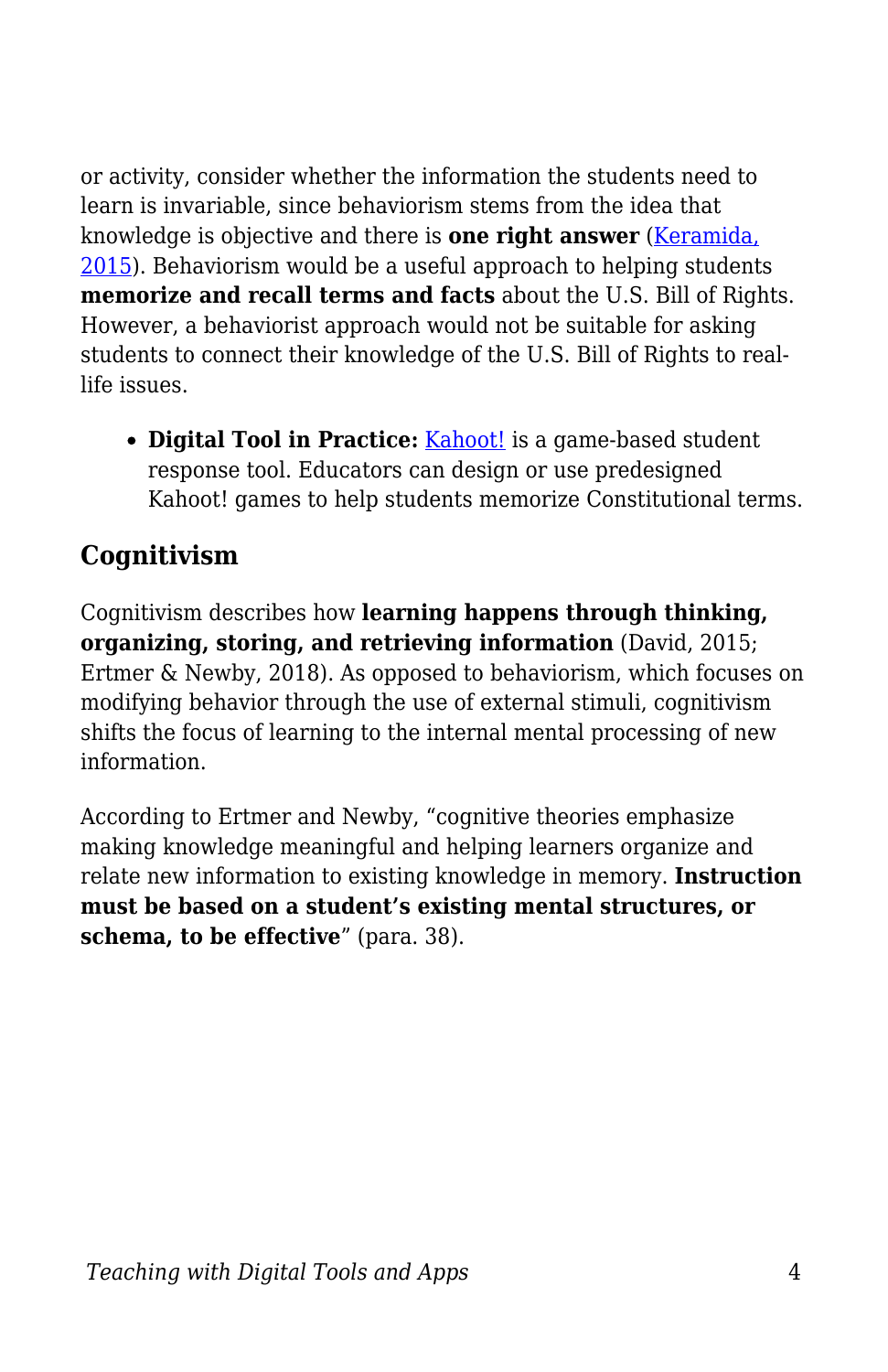

Mind map image by **Gerd Altmann** from **[Pixabay](https://pixabay.com/?utm_source=link-attribution&utm_medium=referral&utm_campaign=image&utm_content=4497350)** 

For example, say you want students to identify the purpose of the three branches of the U.S. government. You might ask students to create a mind map to help them organize the information so they can build their mental schema or you might ask students to come up with a mnemonic device to facilitate the encoding and recall of the information.

**Digital Tool in Practice:** [Google Drawings](http://blogs.umass.edu/onlinetools/community-centered-tools/google-drawings/) allows students to collaboratively design interactive concept maps, mind maps, and flow charts.

#### **Constructivism**

Constructivism refers to **learning that occurs by creating meaning from experience**. As opposed to behaviorism and cognitivism, in which "goal of instruction is to map the structure of the [objective] world onto the learner" (Jonassen as cited in Ertmer & Newby, 2018,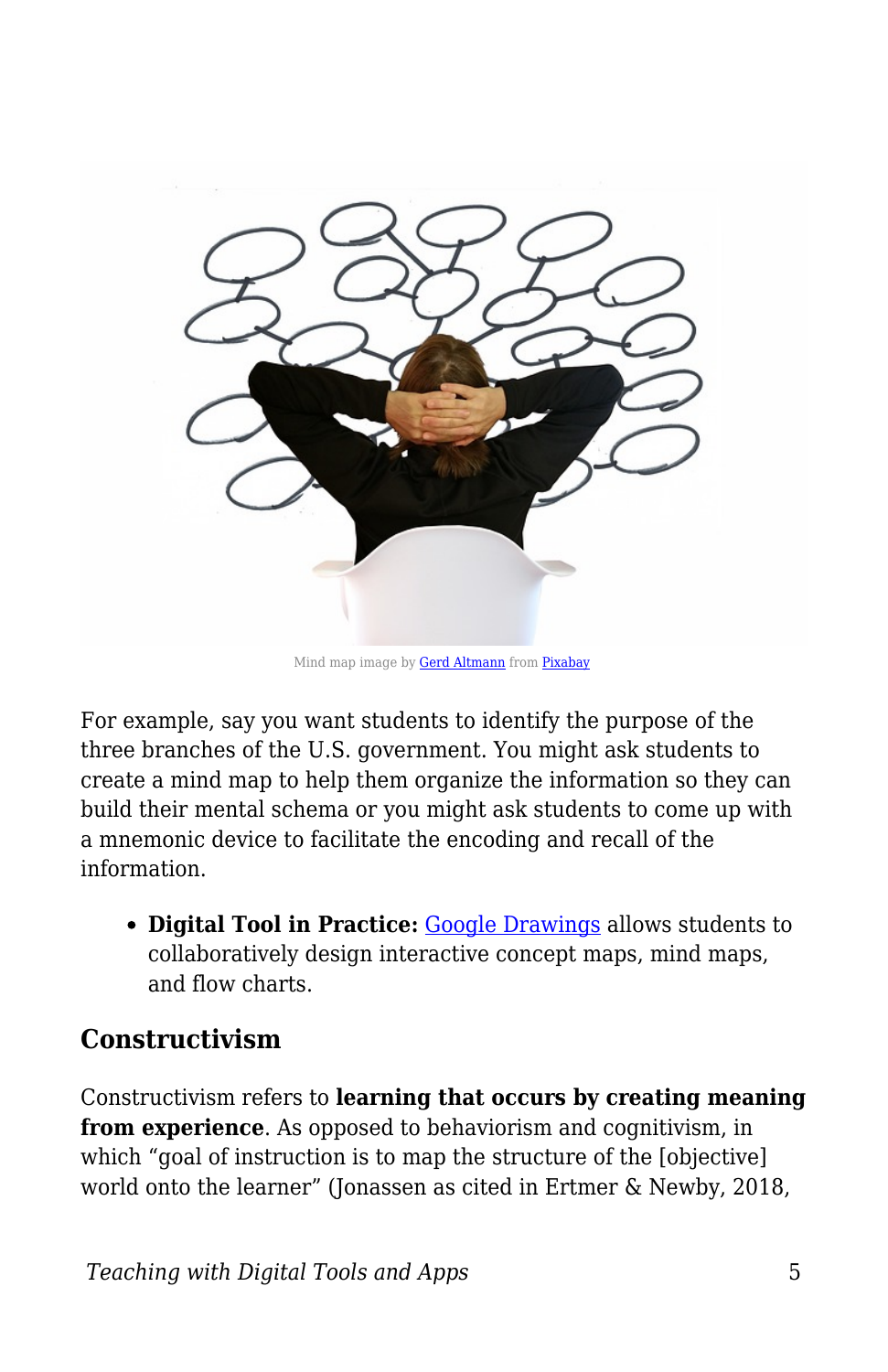#### para. 41), constructivism focuses on how **learners generate their own meaning from within**.

That is, learners are not blank slates that absorb information from the external world. Nor are they simply processing objective information within their own minds. Rather, they "**build personal interpretations of the world** based on individual experiences and interactions" (Ertmer & Newby, para. 43).

In educational settings, constructivist learning activities and environments allow students to build their own knowledge, understandings, and interpretations of information. Constructivist learning experiences are well-suited for advanced knowledge building, such as analyzing and interpreting ideas, rather than foundational knowledge acquisition (e.g., memorizing facts and terms) (Jonassen as cited in Ertmer & Newby, 2018). For instance, say you want your students to draw connections between Shays' Rebellion and today's disagreements on the role of government. A constructivist approach would allow students to generate new knowledge related to their current political landscape, and thus, construct meaning from experience.

**Digital Tool in Practice:** [Google Tour Builder](http://blogs.umass.edu/onlinetools/learner-centered-tools/google-tour-builder-tour-creator/) is a knowledgebuilding tool allowing students to construct interactive virtual tours using Google Earth. Students could create a virtual tour of key places during Shays' Rebellion and insert links, videos, and text descriptions to draw connections to a present-day governmental protest.

### **Constructionism**

Constructionism describes how learning happens through **playful building of an object, artifact, or idea that can be seen by and shared with others**. Papert and Harel (1991) describe constructionism as "learning-by-making" (para. 1).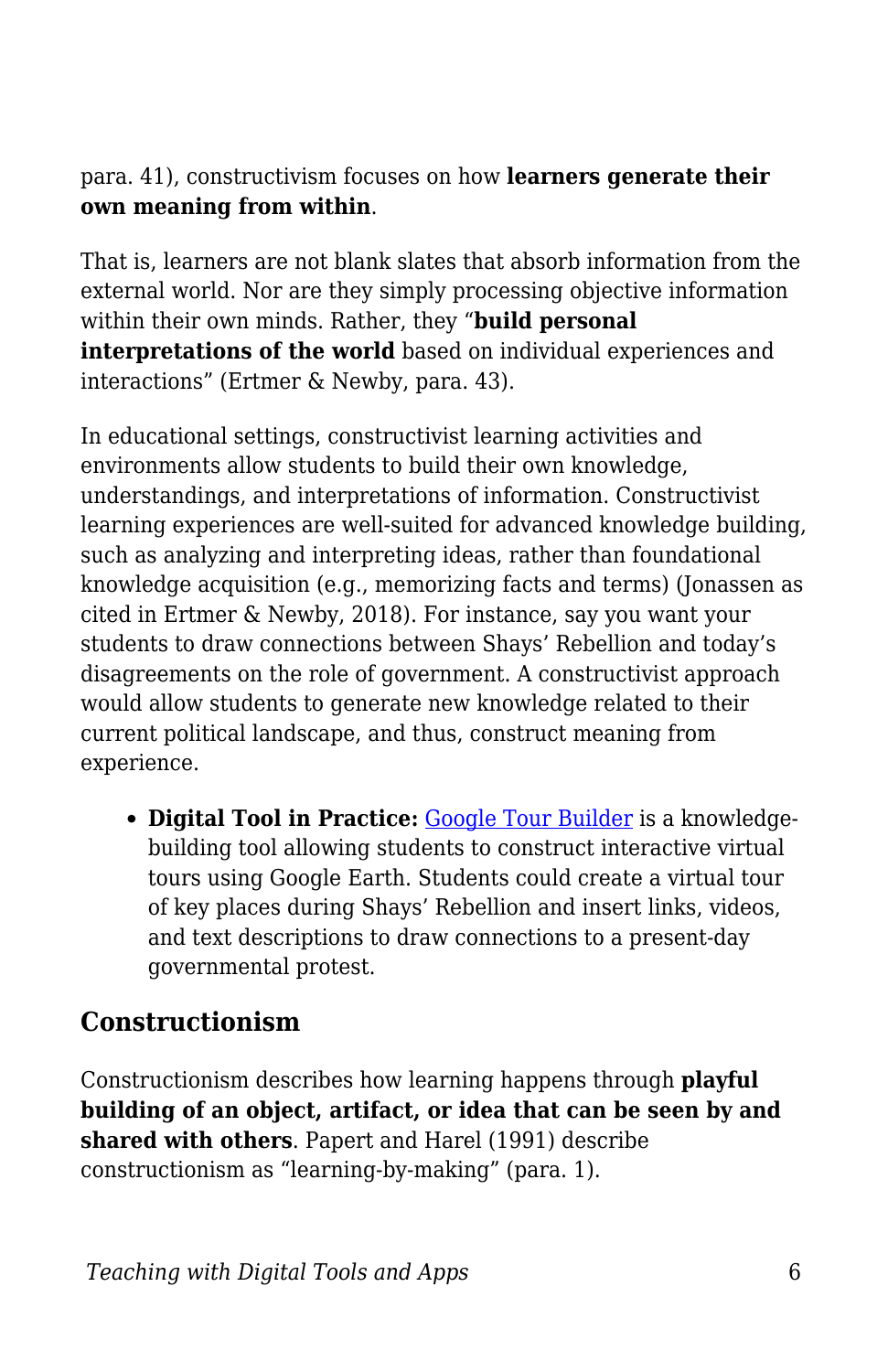Similar to constructi**v**ism, constructio**n**ism focuses on the individuals' development of knowledge through meaning making and the interpretation of information, rather than the absorption of objective external information. Papert and Harel noted that constructionist learning, "happens especially felicitously in a context where the learner is consciously engaged in constructing a public entity, whether it's a sand castle on the beach or a theory of the universe" (para. 2). Through hands-on, minds-on building, **learning is an interactive process of creating knowledge structures**.

In classroom settings, constructionism fits well with advanced knowledge acquisition where students are asked to build or create something based on the foundational knowledge they developed. For example, you might ask students to create a 3D model to represent the Declaration of Independence (se[e example lesson plan\)](https://blogs.umass.edu/edtechtrends/3d-printing-modeling/creative-exploration/4-2-designing-a-3d-printing-and-modeling-lesson/). In order to create this model, students need to explore, analyze, and interpret information regarding the purpose of the Declaration of Independence and what it means in present day society.

**Digital Tool in Practice:** [Tinkercad](http://blogs.umass.edu/onlinetools/knowledge-centered-tools/tinkercad-learning-center/) is a digital 3D modeling tool that students can use to construct or modify historical 3D models.

### **Social Learning**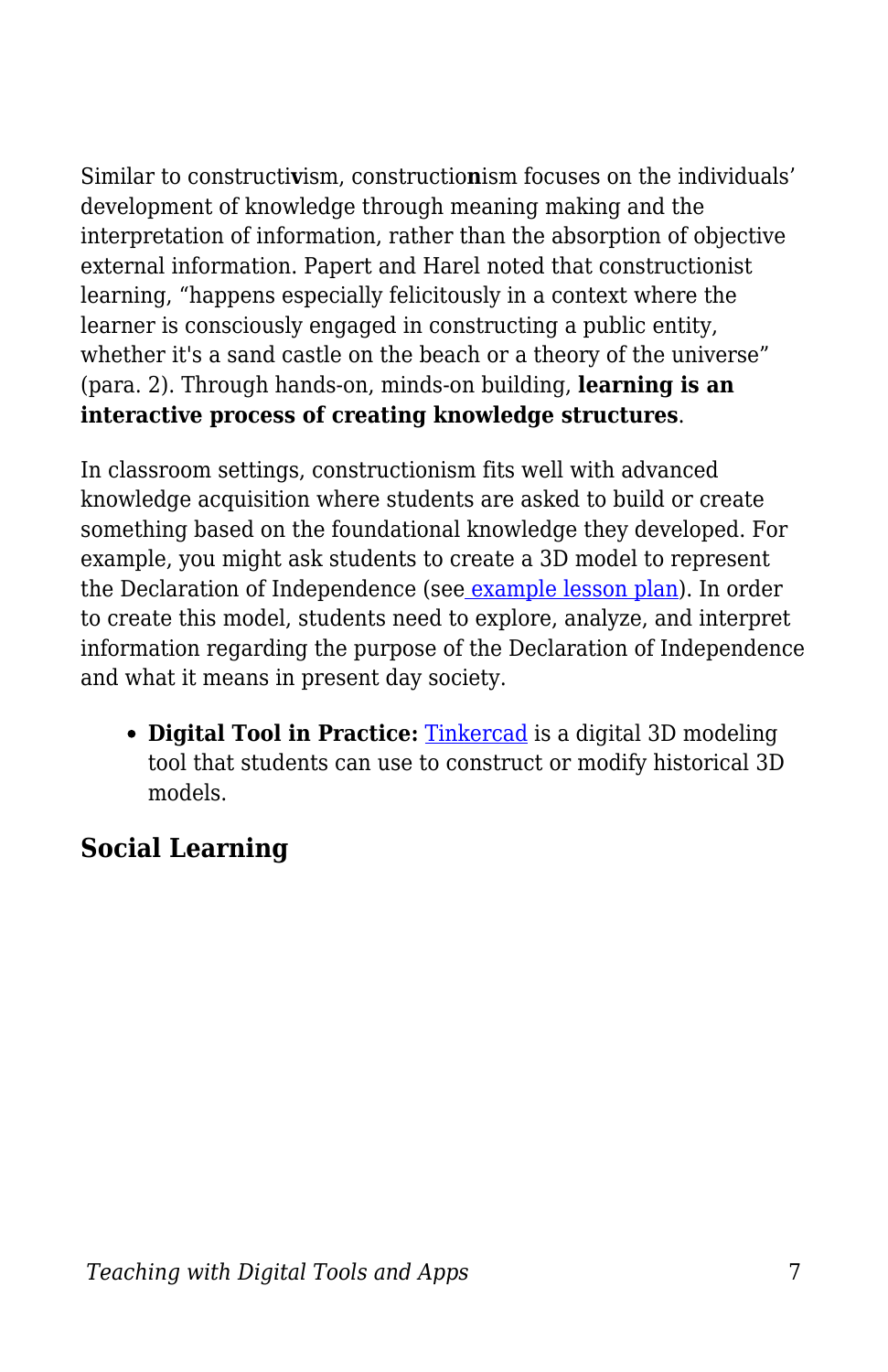

According to Vygotsky (1978), learning happens on two planes: (1) between people and (2) in one's own mind. That is, **we learn by observing others'** actions and by interacting with others who offer more knowledge or diverse perspectives and ideas. Then, we **internalize these social experiences** to reflect upon, develop, or modify our own knowledge.

In classroom settings, students learn behaviors by watching other students and adults. They discover new information by reading books and watching videos created by others. They acquire knowledge and skills by communicating with peers, engaging in group activities, and sharing their thoughts and getting feedback. They learn by listening to the teacher, other adults and experts, and their peers. They build their understanding by trying out ideas or behaviors and modifying them based on the responses from their peers.

Ultimately, learning and development are social processes that happen all the time, including during formal classroom instruction and informal play time during recess or an after school club.

*Teaching with Digital Tools and Apps* 8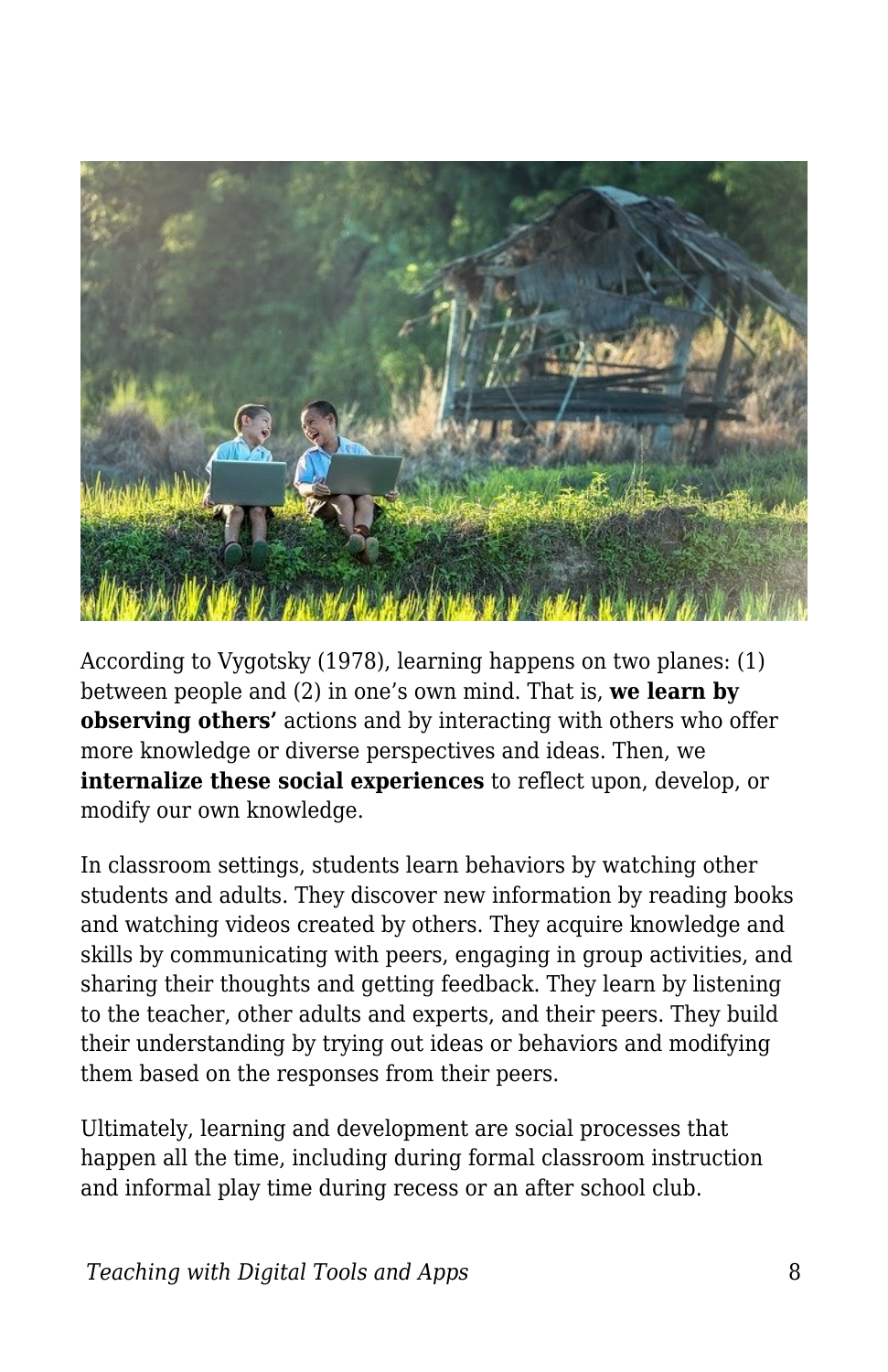When selecting digital tools and apps, look for ones that support multiple types of social learning (beyond just reading text written by others). There are tools that allow students to collaborate in real-time with peers, engage in conversations with experts across the country or around the world, and share their ideas and get feedback from individuals within and beyond the classroom. In a social studies classroom, students could engage in a debate about free speech using [Flipgrid](http://blogs.umass.edu/onlinetools/community-centered-tools/flipgrid/) and then invite parents, guardians, and other students in the school to watch and reply to their videos.

**Digital Tool in Practice:** [Twitter](http://blogs.umass.edu/onlinetools/community-centered-tools/twitter-2/) is an educational social networking tool where students and educators can participate in [Twitter Chats](https://www.sfecich.com/blog/how-to-slay-your-first-twitter-chat) organized by topic hashtags (e.g., [#SSchat\)](https://sschat.org/) to discuss current educational challenges like media literacy in the age of "fake news."

### **Table 1. Overview of Learning Theories with Examples of Digital Tools**

| <b>Theory</b>      | <b>Definition</b>                                                                                   | <b>Example Tools</b>                                               | <b>Relation to Learning Theory</b>                                                                 |
|--------------------|-----------------------------------------------------------------------------------------------------|--------------------------------------------------------------------|----------------------------------------------------------------------------------------------------|
| <b>Behaviorism</b> | Learning happens by responding to an<br>external stimulus                                           | Kahoot, EdPuzzle.<br>Nearpod, Peardeck                             | Multiple choice questions with immediate<br>feedback, quick response, and memorization of<br>facts |
| Coqnitivism        | Learning happens by organizing and<br>processing information                                        | <b>Google Drawings,</b><br>MindMup 2, YouTube<br><b>Playlists</b>  | Organization of concepts and information                                                           |
| Constructivism     | Learning occurs through meaning-making<br>and the interpretation of information                     | Twitter.<br><b>Google Tour Builder,</b><br><b>PhET Simulations</b> | Participation and immersion in a learning<br>experience; learning by "doing"                       |
| Constructionism    | Learning happens through building tangible<br>things                                                | Scratch, Pencil Code.<br>Tinkercad, Wix                            | Learning through producing a physical artifact as<br>a way to build one's own knowledge structures |
| Social Learning    | Learning happens through observing,<br>communicating, collaborating, and<br>interacting with others | Twitter, Scratch,<br>Fliporid, Instagram                           | Opportunities to communicate with, and learn<br>from, others                                       |

To discover and explore more digital tools, visit the [Online Tools for](http://blogs.umass.edu/onlinetools/) [Teaching and Learning](http://blogs.umass.edu/onlinetools/) blog created by Dr. Torrey Trust and her students at the University of Massachusetts Amherst.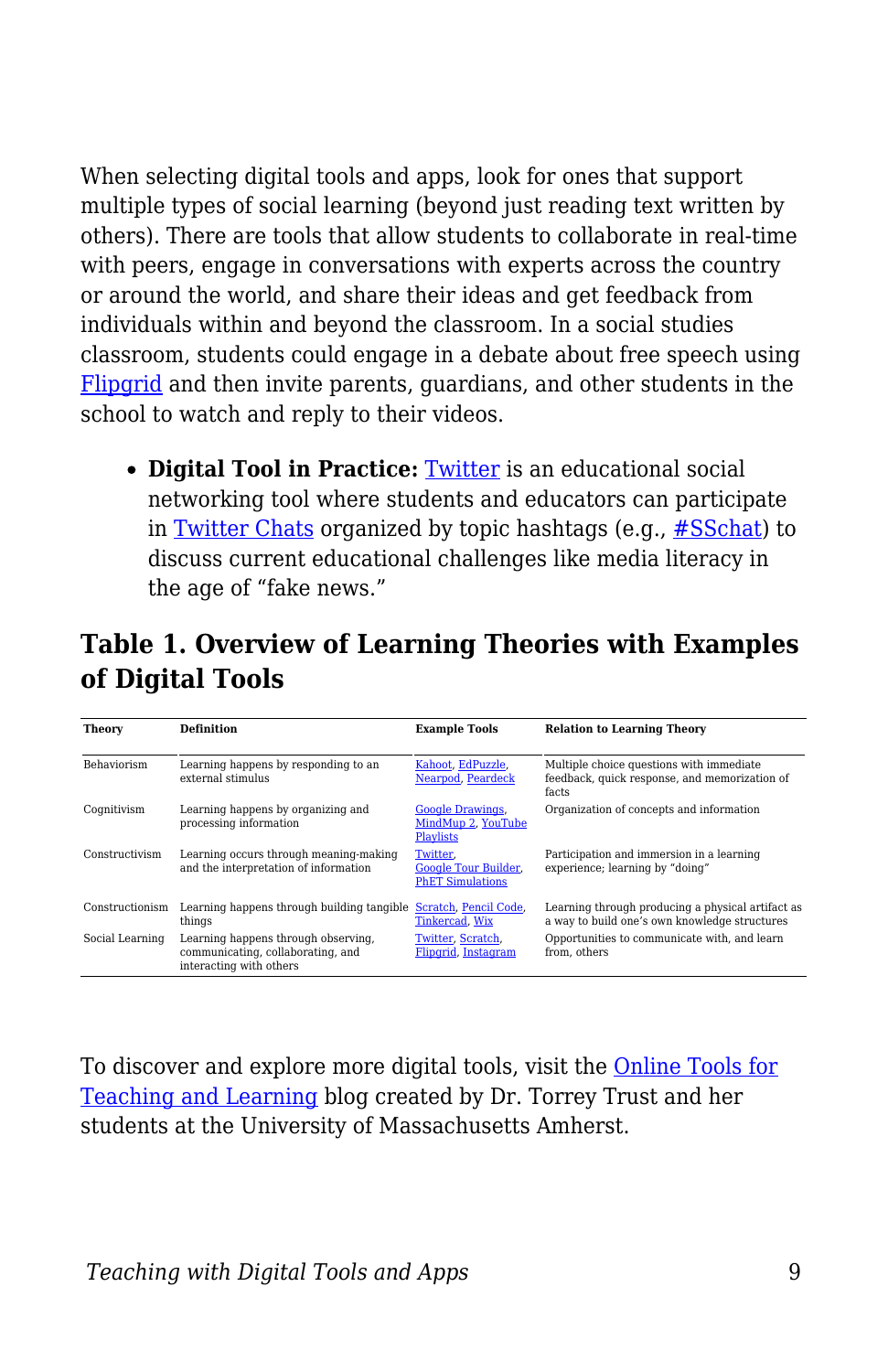# **Bloom's Taxonomy: Moving Toward Higher Order Thinking Skills**

Another way to evaluate and identify appropriate digital tools and apps for learning is to use [Bloom's taxonomy](https://cft.vanderbilt.edu/guides-sub-pages/blooms-taxonomy/) - a **hierarchical model of cognitive skills**.

Bloom's taxonomy (1956) was originally "published as a kind of classification of learning outcomes and objectives that have, in the more than half-century since, been used for everything from framing digital tasks and evaluating apps to writing questions and assessments" ([Heick, 2020, para. 3](https://www.teachthought.com/learning/what-is-blooms-taxonomy-a-definition-for-teachers/)).

When selecting digital tools and apps for a particular learning experience, it's best to start with the learning objectives, goals, or outcomes, which is where Bloom's taxonomy comes into play. You can use Bloom's taxonomy as a guide for defining appropriate, measurable learning objectives for your students and then select the best tools and apps to help students meet the objectives.

Watch the YouTube Video [What is Bloom's Digital Taxonomy](https://youtu.be/fqgTBwElPzU) (featured below) to learn how educators use this framework to create high quality digital learning experiences.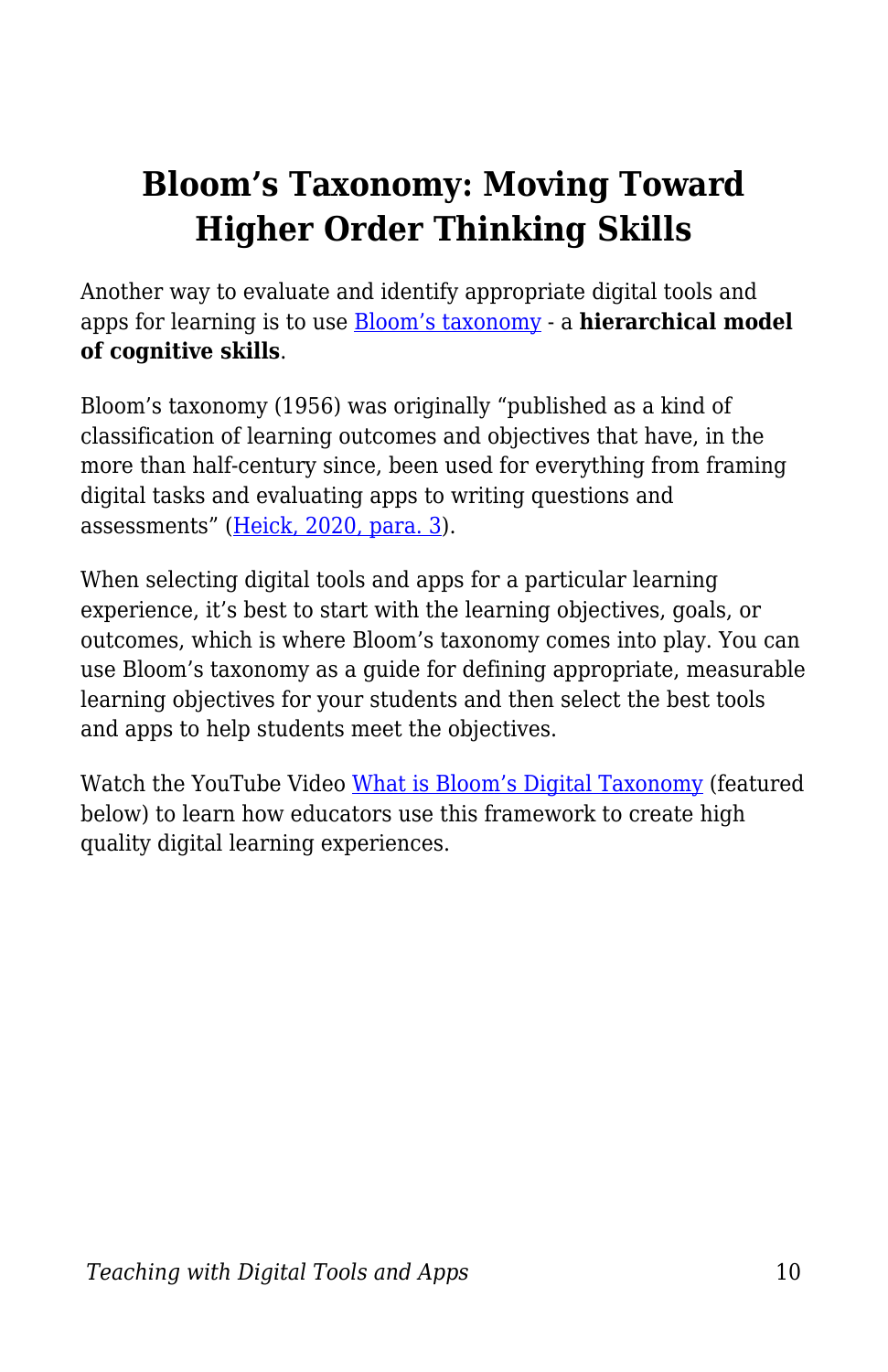

The revised Bloom's taxonomy (2001) is organized into six categories (see Figure 1) [\(Armstrong, 2019;](https://cft.vanderbilt.edu/guides-sub-pages/blooms-taxonomy/) [Shabatura, 2018\)](https://tips.uark.edu/using-blooms-taxonomy/). The first category, "**remember,**" refers to the recognition and recall of information, like reciting facts about the legislative branch. The second category, "**understand**," relates to the learners' ability to interpret, summarize, and explain information. For instance, a civics student might explain how a bill becomes a law. The third category, "**apply**," involves the use or modeling of information, like demonstrating the process of passing a present-day bill.

The fourth category, "**analyze**," refers to breaking down, differentiating, and classifying information. For example, learners could compare and contrast different types of legislation. The fifth category, "**evaluate**," involves critiquing, assessing, defending, and comparing information, like arguing for or against a particular piece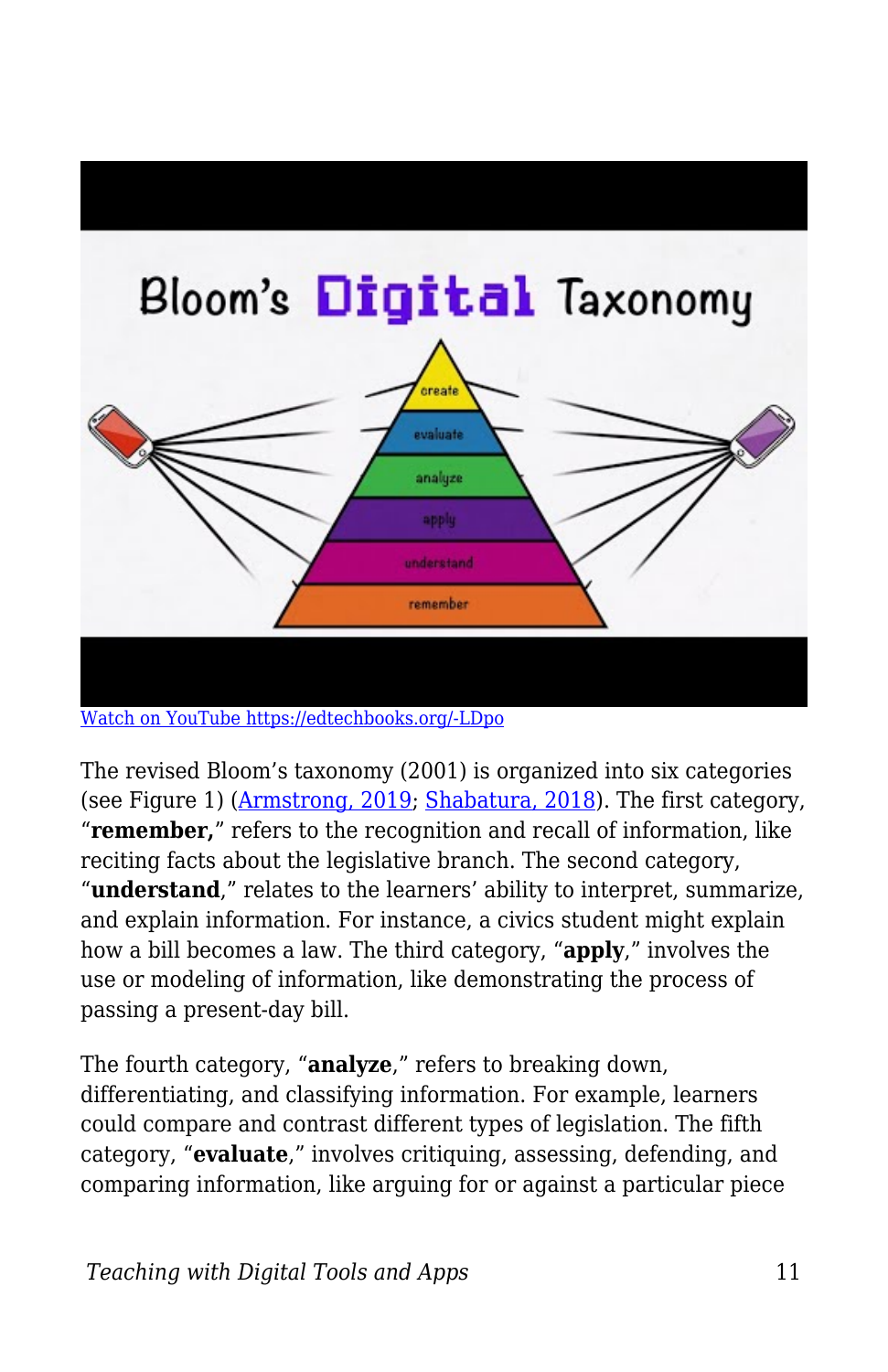of legislation. Lastly, the sixth category, "**creating**" refers to designing, inventing, or creating new knowledge. For instance, students could write and present their own bill.



Figure 1. "Bloom's taxonomy" by [Vanderbilt University Center for Teaching](https://cft.vanderbilt.edu/guides-sub-pages/blooms-taxonomy/) licensed under [CC BY 2.0](https://creativecommons.org/licenses/by/2.0/)

# **Types of Knowledge**

The authors of the revised Bloom's taxonomy presented a separate taxonomy for the different types of knowledge used during cognitive processing (Armstrong, 2019; [Iowa State University, 2020\)](https://www.celt.iastate.edu/teaching/effective-teaching-practices/revised-blooms-taxonomy/):

- **Factual Knowledge** basic, objective, foundational information
- **Conceptual Knowledge** knowledge of theories, models, principles, and classifications
- **Procedural Knowledge** knowledge about how to do something
- **Metacognitive Knowledge** awareness of one's own cognition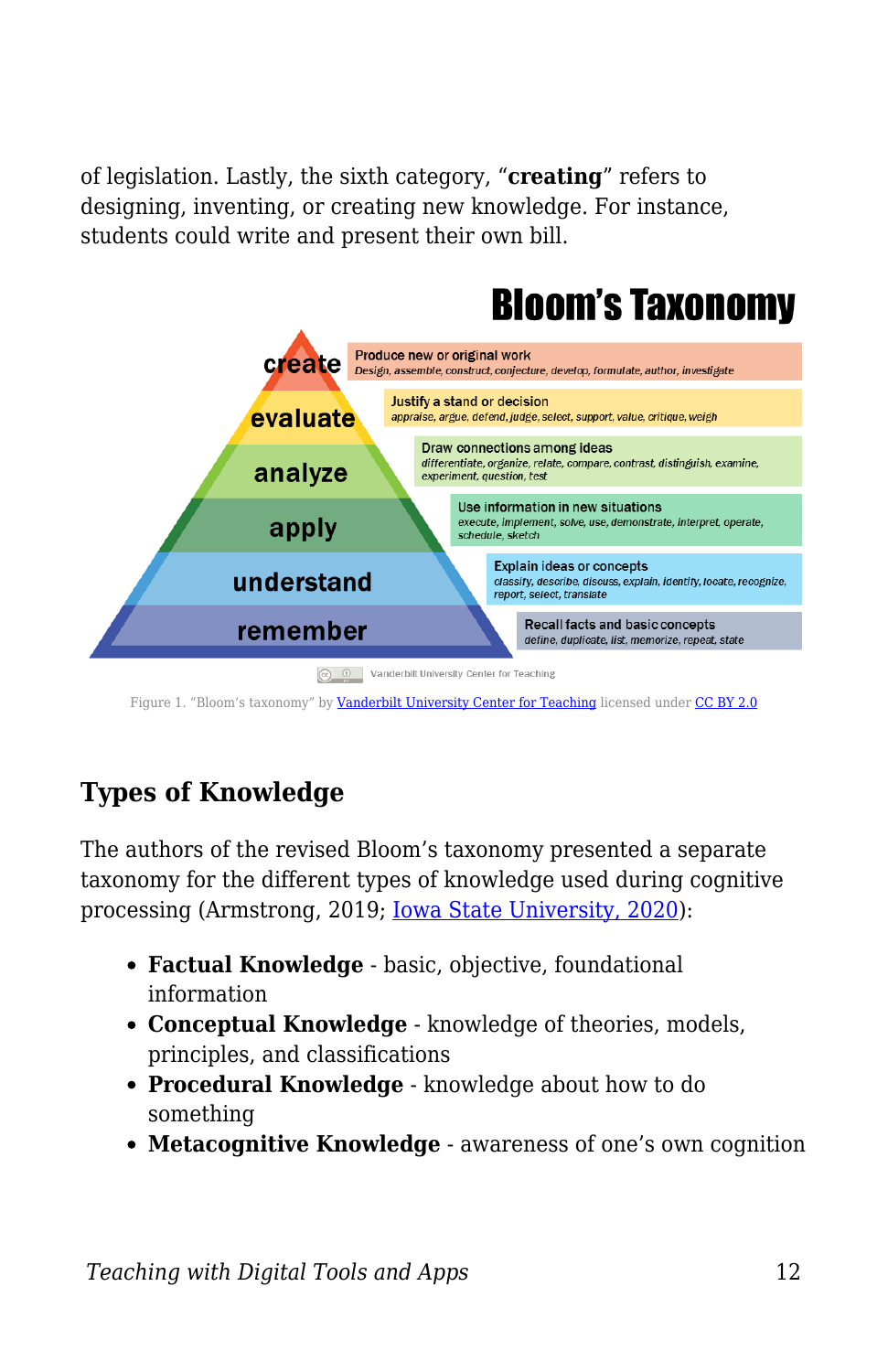These four types of knowledge can be developed within each of the six categories of Bloom's taxonomy. For instance, at the remember level, a learner could list facts about the news (**remember + factual**), recognize the elements of a newspaper (**remember + conceptual**), recall how to write a news story (**remember + procedural**), and identify strategies for recalling information, such as developing a mnemonic (**remember + metacognitive**).

To see additional examples of the different types of knowledge and how they can be embedded within Bloom's taxonomy, visit Iowa State University Center for Excellence in Learning and Teaching's (2020) [Revised Bloom's Taxonomy webpage](https://www.celt.iastate.edu/teaching/effective-teaching-practices/revised-blooms-taxonomy/).

When designing learning activities, consider how you might select different tools and apps based on the type of knowledge you want students to develop. For example, flashcards might work best for factual knowledge, while a spreadsheet tool might be more useful for planning and creating strategies for metacognitive knowledge.

In Table 2, we provide examples of how to create digital learning experiences based on Bloom's taxonomy, the learning theories previously discussed, and the different knowledge types.

#### **Table 2**

*Bloom's Taxonomy – From Learning Objective to Digital Learning Experience*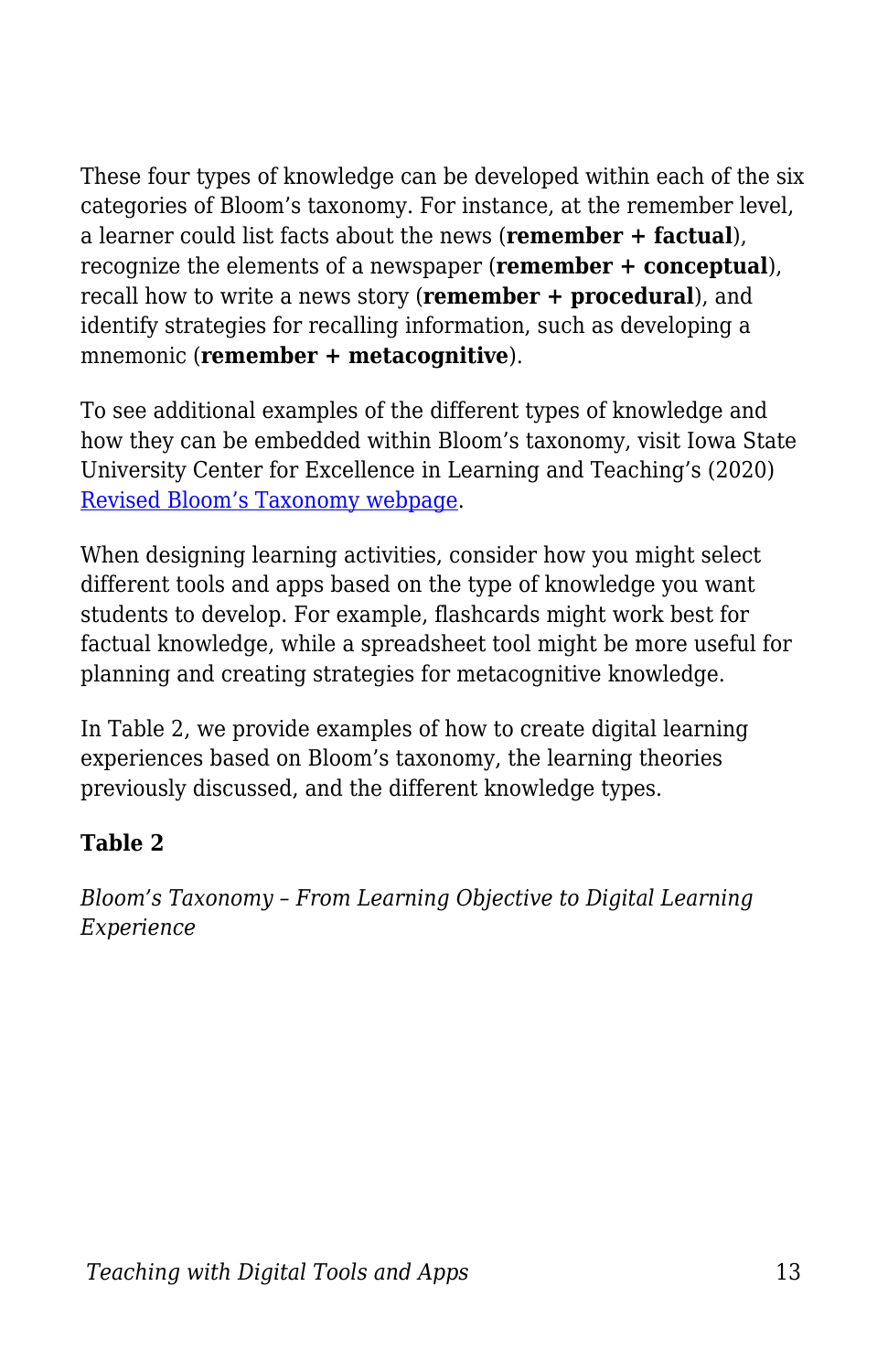| Bloom's<br>Taxonomy<br>Category | <b>Description</b>                                                                                 | Learning<br><b>Theories</b>                          | <b>Digital Learning Experience Example</b>                                                                                                                                |
|---------------------------------|----------------------------------------------------------------------------------------------------|------------------------------------------------------|---------------------------------------------------------------------------------------------------------------------------------------------------------------------------|
| Remember                        | Recall, recite, list, or identify<br>information                                                   | <b>Behaviorism</b>                                   | Teacher creates a flashcard deck on Ouizlet for students to<br>review, play games, and take a practice assessment about U.S.<br>Constitutional facts (remember + factual) |
| Understand                      | Explain key concepts and ideas<br>(including summarizing, comparing, and<br>inferring information) | Coqnitivism                                          | Students use Google Drawing to create a visual summary of the<br>expansion of voting rights in the U.S. Constitution (understand<br>+ conceptual)                         |
| Apply                           | Demonstrate, model, solve, interpret,<br>predict, or present information                           | Coqnitivism<br>Constructivism                        | Students use Google Trends to interpret present-day First<br>Amendment issues (i.e., "freedom of speech," "search and<br>seizure") (apply + procedural)                   |
| Analyze                         | Making connections or differentiating<br>between ideas; deconstructing<br>information              | Constructivism                                       | Students use Piktochart to compare and contrast a Founding<br>Father with a modern presidential candidate (analyze +<br>conceptual)                                       |
| Evaluate                        | Make a judgment based on specific<br>evidence and reasoning                                        | Constructivism<br>Social Learning                    | Students create videos on <b>Fliparid</b> to reflect on their progress<br>as learners (evaluate + metacognitive)                                                          |
| Create                          | Invent a product, construct a new idea,<br>or remix something created by others                    | Constructivism<br>Constructionism<br>Social Learning | Students use Tinkercad to create a statue for a Founding Father<br>that represents their biggest contribution to present-day society<br>(create + conceptual)             |

Note. Adapted from "[Bloom's Taxonomy: The Ultimate Guide](https://tophat.com/blog/blooms-taxonomy-ultimate-guide/)," by C. Persaud, 2018.

For more examples connecting Bloom's taxonomy to digital tools, visit [Bloomin' Apps](https://www.schrockguide.net/bloomin-apps.html) from Kathy Schrock's Guide to Everything.

### **Higher Order Thinking**

As a hierarchical model, **the six categories in Bloom's taxonomy build upon one another**, "meaning that learning at the higher levels is dependent on having attained prerequisite knowledge and skills at lower levels" ([Shabatura, 2018,](https://tips.uark.edu/using-blooms-taxonomy/) para. 3). For example, to effectively *evaluate* a new bill, students first have to *remember* what a bill is, *understand* the purpose of a bill, *apply* their knowledge of the bill creation process to the design of a new bill, and *analyze* the different types of bills in order to make an informed judgment.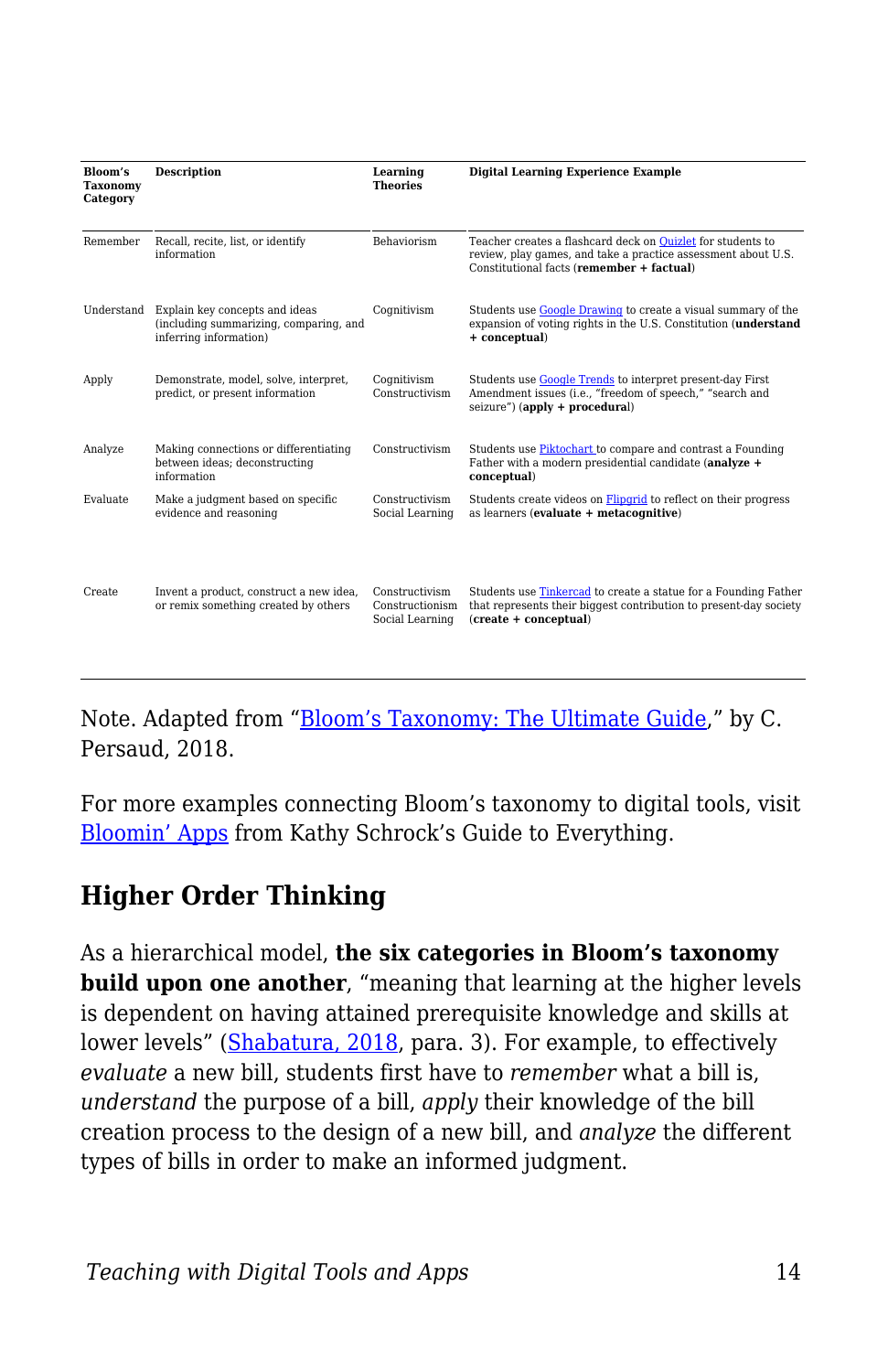When focusing on the upper levels of Bloom's taxonomy, often referred to as **higher order thinking skills**, students are building upon lower level skills (Jshabatu, 2018). Higher order thinking skills (analyzing, evaluating, and creating) require more cognitive processing compared to lower level skills (e.g., remembering, understanding).

Students must use higher order thinking skills (HOTS) to solve problems, make decisions, and design products (Tankersley, 2005). These skills require a student to be a critical, creative, and innovative thinker. Giving students the opportunity to engage in higher order thinking activities helps develop their capacity as citizens and professionals who can make informed decisions, create new knowledge and ideas, and justify their opinions.

# **ISTE Standards for Students**

One additional framework to keep in mind when evaluating the learning experience of digital tools and apps is the International Society for Technology in Education (ISTE) [Standards for Students.](https://www.iste.org/standards/for-students) Given the rapidly shifting technological landscape of present-day society, **students need technology-rich learning experiences that can prepare them "for work and life in this uncertain future"** ([ISTE, 2016, p. 2](https://id.iste.org/docs/Standards-Resources/iste-standards_students-2016_research-validity-report_final.pdf?sfvrsn%3D0.0680021527232122)).

ISTE revised their Standards for Students in 2016 to focus on the use of technology to "amplify learning" and to "support students as they become agentic, future-focused and adaptable" (p. 2). These standards emphasize the use of technology to help students develop higher-order thinking skills and the capacity to succeed as learners, citizens, and professionals. There are seven standards, which we will detail in the following section. For a visual overview, explore the **[ISTE](https://drive.google.com/file/d/15rlyButT2pIXUeQeUG84CcriS2NzBlnE/view)** [Standards for Students infographic](https://drive.google.com/file/d/15rlyButT2pIXUeQeUG84CcriS2NzBlnE/view).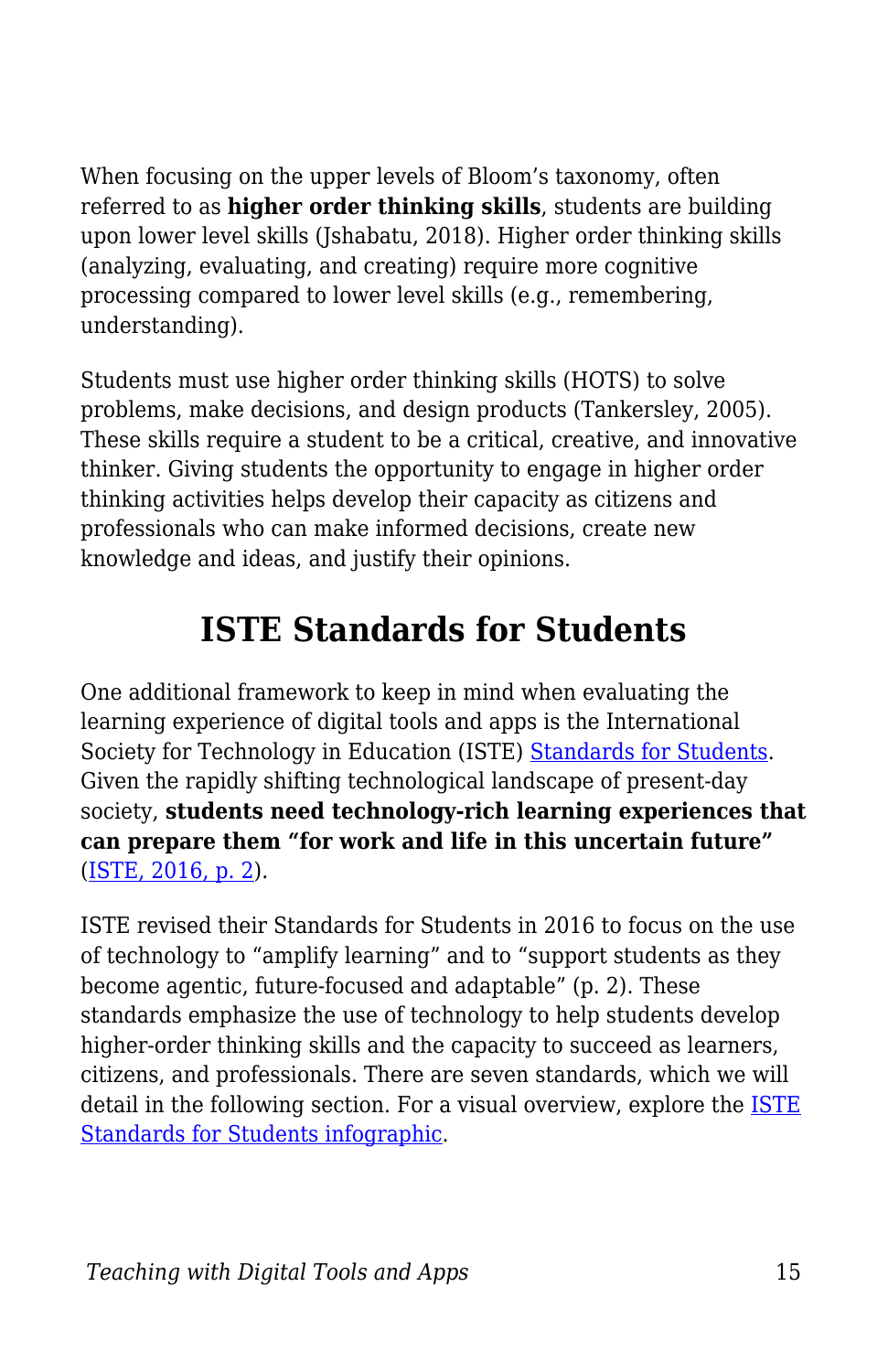### **Empowered Learner**

Students use technology for self-directed learning (e.g., setting and achieving their personal learning goals). Students cultivate digitally enhanced personal learning networks and seek feedback to improve their knowledge and skills. Additionally, they demonstrate a willingness to try out, learn how to use, and troubleshoot current and emerging technologies.

• **Digital Tools in Practice:** Students use **[Feedly](https://feedly.com/)** - a RSS reader and information aggregator - to follow news topics and blogs that support their personal learning and growth.

### **Digital Citizen**

Students' digital actions are safe, legal, positive, and ethical to protect themselves from harm and to ensure that their actions do not harm others. That is, they refrain from cyberbullying, hacking, trolling, and using copyrighted material without permission. Students cultivate a digital reputation and online identity that will positively impact their academic and career goals. They demonstrate an ability to manage their personal data and examine how it is being used and tracked by others.

**Digital Tool in Practice:** Students use [Hypothes.is](https://web.hypothes.is/) to annotate a privacy policy for Tik-Tok, Snapchat, or another social media tool to develop their awareness of data collection and privacy rights when using digital tools and apps.

## **Knowledge Constructor**

Students demonstrate an ability to conduct research, find and evaluate information, and curate information and resources. They create collections of materials (e.g., articles, videos, podcasts, digital timelines) to expand their knowledge and support their learning. They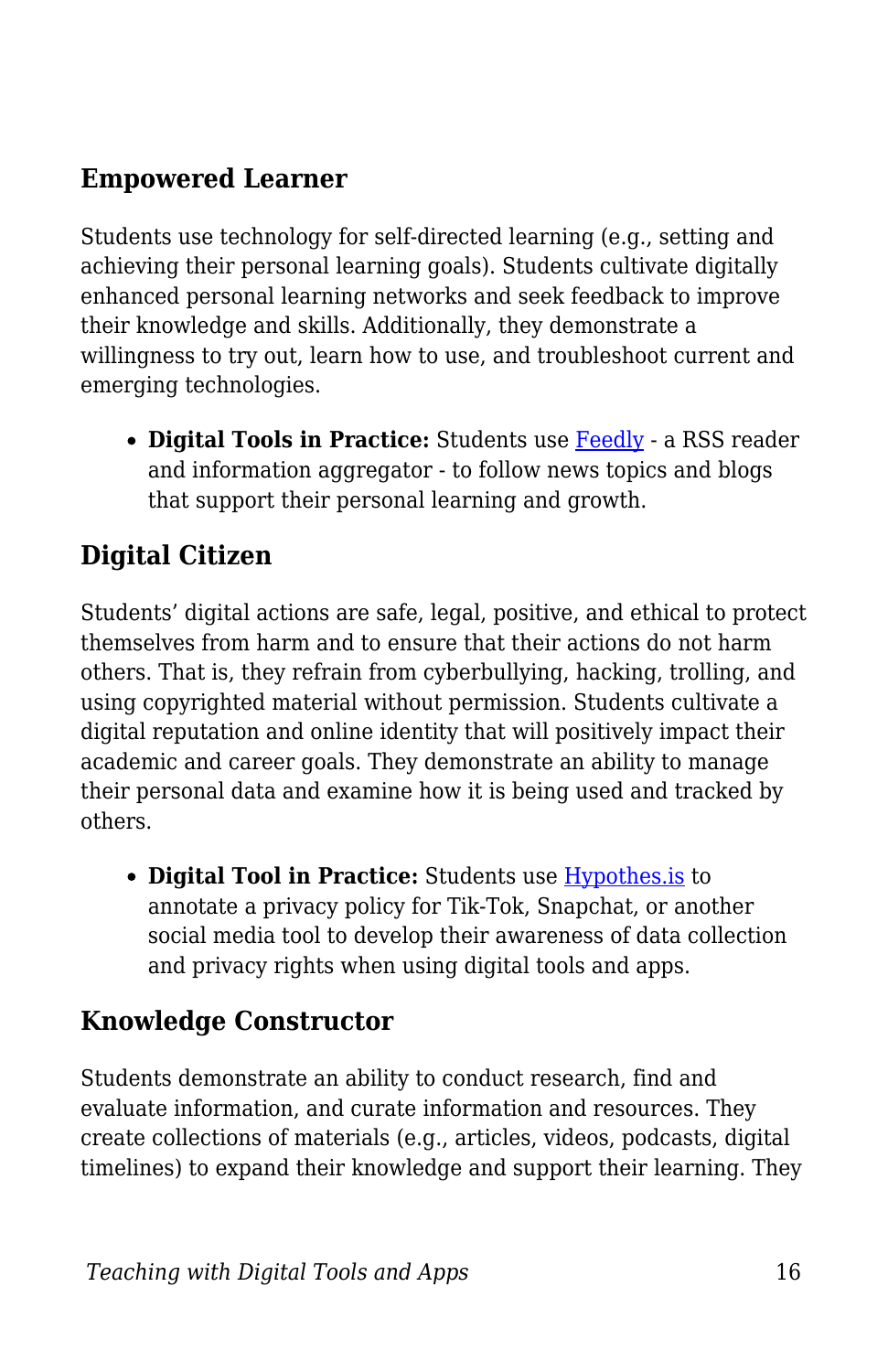build their knowledge by exploring real-world issues and developing ideas for solutions.

**Digital Tool in Practice:** Students use [Wakelet](https://blogs.umass.edu/onlinetools/learner-centered-tools/wakelet/) to curate "wakes" - collections of news articles, blog posts, videos, podcasts, and other online resources - to draw connections between current issues and class topics.

#### **Innovative Designer**

Students engage in a design thinking or an instructional design process to identify and solve problems with technology. They generate ideas, test out theories and prototypes, and create artifacts to solve real-world problems. Students develop a capacity to deal with complex problems and engage in multiple iterations of trial and error.

**• Digital Tool in Practice:** Students use **Tinkercad** to design a water conservation tool for their school or home.

### **Computational Thinker**

Students showcase an ability to think and solve problems like a computer. They break down complex problems into smaller tasks, analyze and identify patterns in data, draw connections to similar problems, and use algorithmic thinking to design technology-based solutions.

**• Digital Tool in Practice:** Students use **Google Forms** to collect data about an authentic problem or issue in their community. They analyze the data to determine how design solutions.

### **Creative Communicator**

Students craft messages, express their knowledge and opinions, and communicate complex ideas using a variety of tools (e.g., cameras,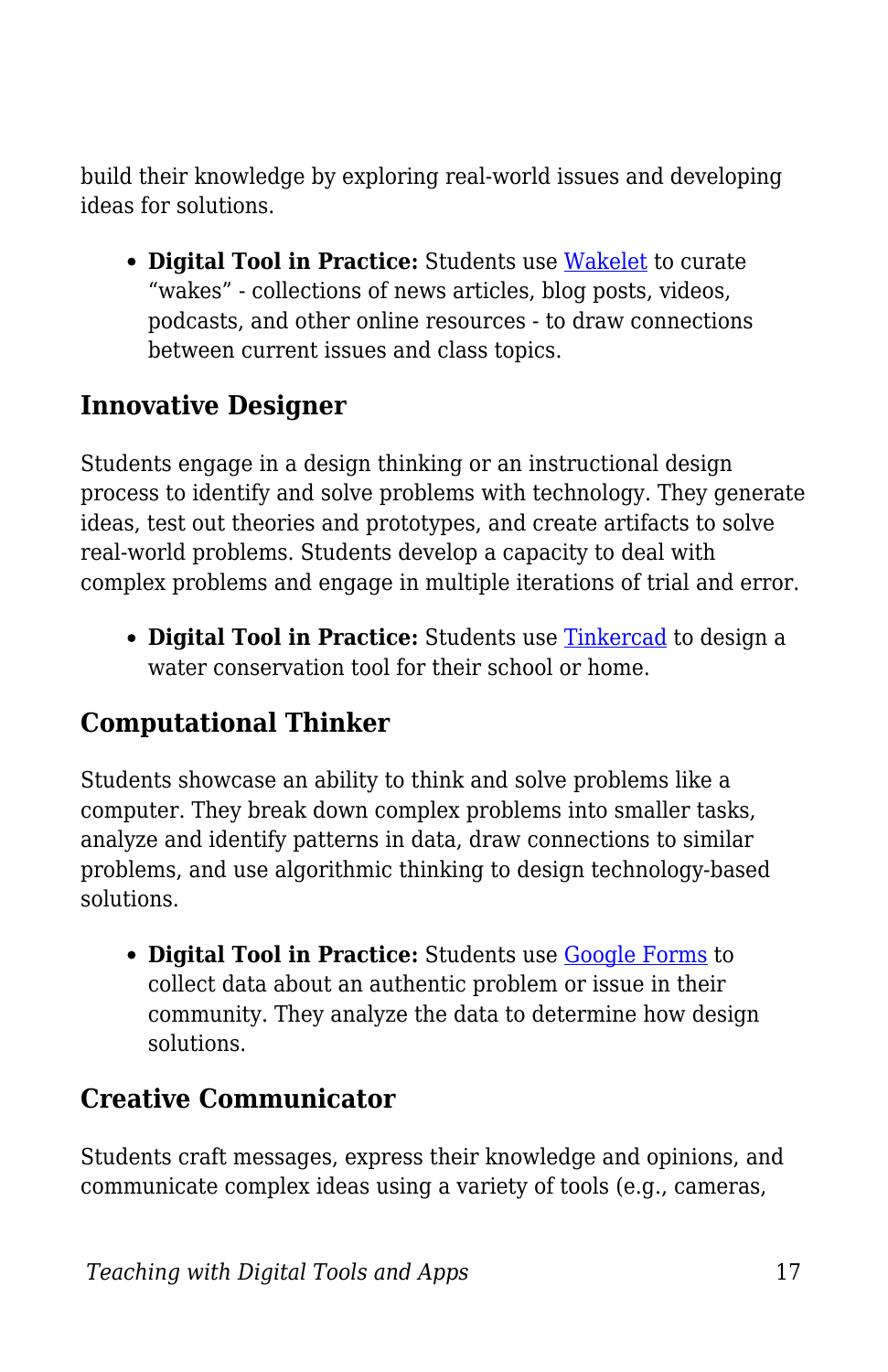audio equipment, design software) and platforms (e.g., blogs, social media sites, YouTube channels). They tailor communication to different platforms and audiences. They legally and responsibly remix digital resources created by others into new creative products.

**Digital Tool in Practice:** Students use [Adobe Spark](https://blogs.umass.edu/onlinetools/learner-centered-tools/adobe-spark/) to create memes, posters, infographics, websites, and videos that educate the public about an important social issue.

# **Global Collaborator**

Students use technology to connect and learn with individuals from around the world who present unique insights and diverse perspectives. They collaboratively work with others using digital technologies and contribute to project teams in meaningful ways. They identify and investigate local and global issues and work with others to devise solutions.

**Digital Tool in Practice:** Students use [Slack](https://blogs.umass.edu/onlinetools/community-centered-tools/slack/) to collaborate on real world projects with classmates, community members, peers at other schools, and professionals in the field.

The ISTE Standards for Students can serve as a guide for evaluating digital tools and apps to **determine whether, and how, tools might amplify and enrich the student learning experience** and provide students with opportunity to develop their knowledge, skills, and capacity as learners. Let's return to the example from the beginning of the chapter - your students are struggling to understand how the Constitution influences present day U.S. society. You recently discovered [Wakelet](https://blogs.umass.edu/onlinetools/learner-centered-tools/wakelet/) (a digital curation tool) and wondered if it could be used to create a learning experience to support students' achievement of the learning objective (drawing connections between the Constitution and present-day U.S. society).

Reflecting upon the ISTE Standards for Students, you realize that

*Teaching with Digital Tools and Apps* 18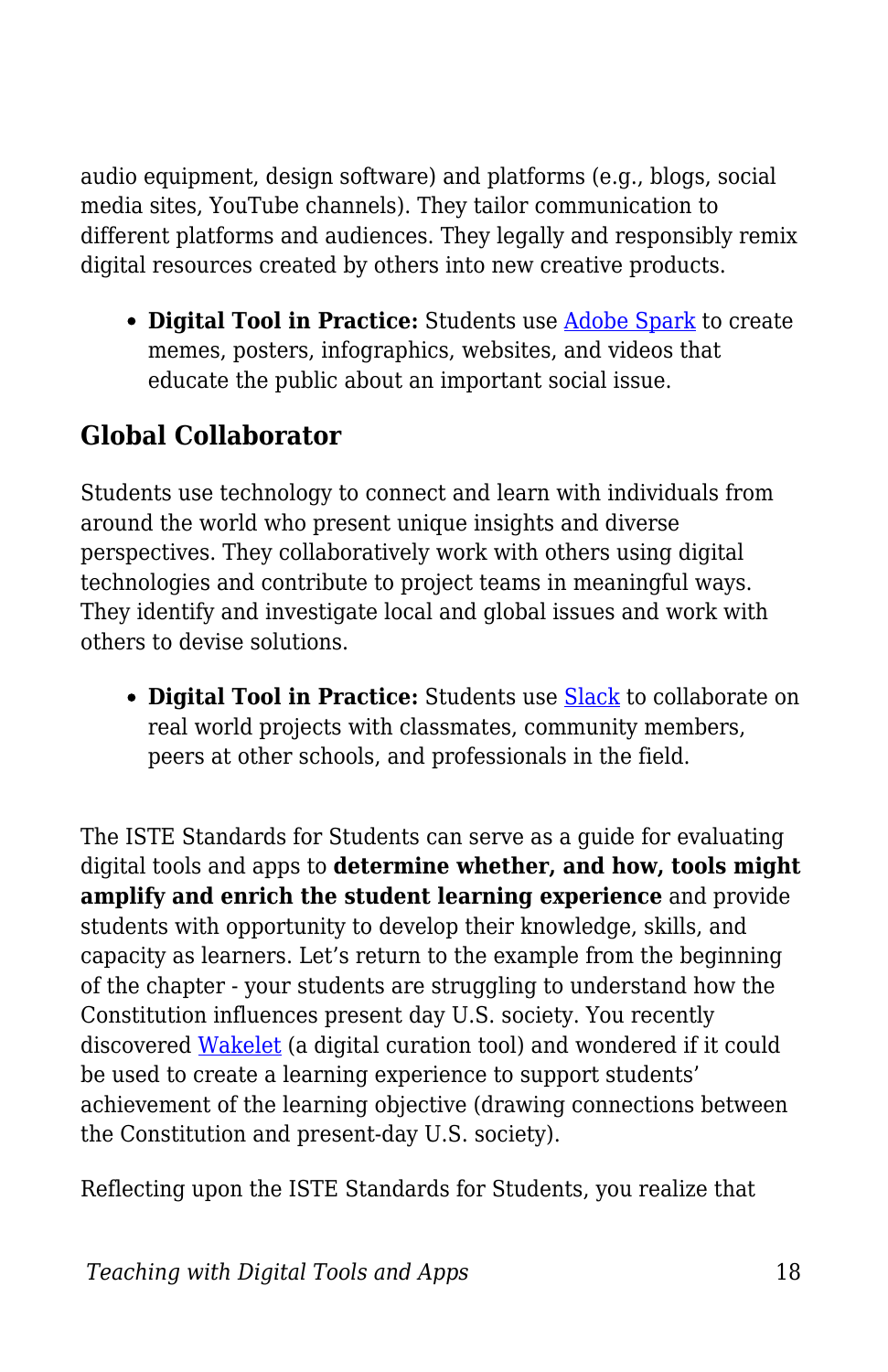rather than creating a Wakelet of digital resources for your students, you could have them create their own personal [wakes](https://wakelet.com/findoutmore.html) of current news articles and multimodal resources for each of the Articles in the Constitution. Shifting from a teacher-centered use of Wakelet to a student-driven learning activity allows students to become *knowledge constructors* **and** *creative communicators*. Using the ISTE Standards for Students as a lens for evaluating and using digital tools allows you to identify which tools to use and ways to use tools and apps to create 21st century learning experiences that prepare students for the future.

### **Practice Quiz**

1. Which learning theories would be most appropriate to guide the design of an activity to help students meet the following objective: "Evaluate the benefits and challenges of digital news and social media to a democratic society." (Massachusetts Curriculum Framework for History and Social Studies) [8.T7.4]? (Select all that apply)

- a. Behaviorism
- b. Cognitivism
- c. Social Learning
- d. Constructivism
- e. Constructionism

2. Which of the following categories of Bloom's Taxonomy require higher-order thinking skills? (Select one):

- a. Understand
- b. Remember
- c. Create
- d. Evaluate
- e. Apply
- f. Analyze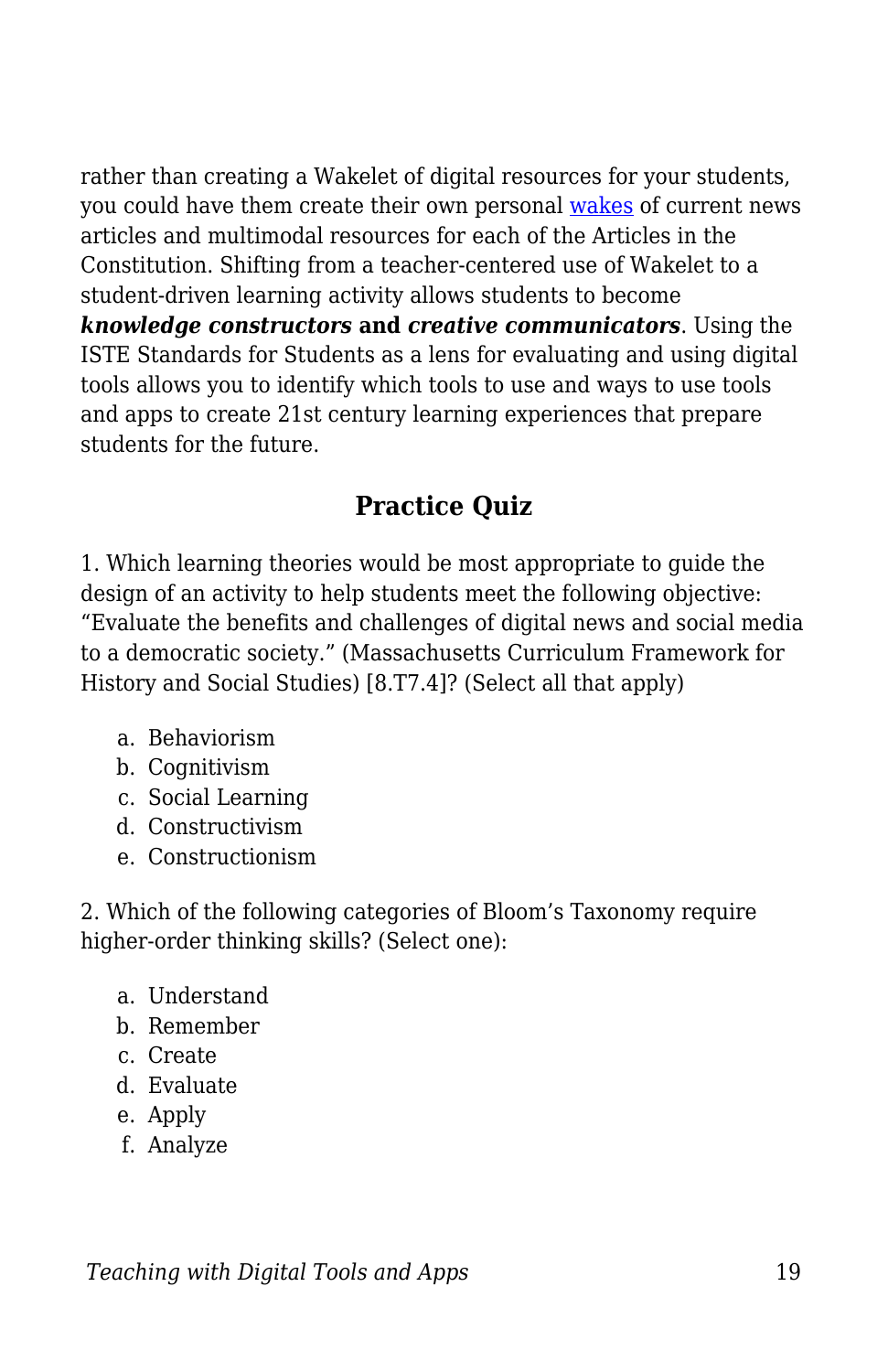3. Which ISTE Standards for Students would be most appropriate to guide the design of an activity to help students meet the following objective: "Explain methods for evaluating information and opinion in print and online media. (Massachusetts Curriculum Framework for History and Social Studies)" [8.T7.5]

- a. Empowered Learner
- b. Digital Citizen
- c. Knowledge Constructor
- d. Innovative Designer
- e. Computational Thinker
- f. Creative Communicator
- g. Global Collaborator

# **Conclusion**

Throughout this chapter, we have described different lenses to evaluate digital tools and apps based on the learning experiences they might provide. Learning theories and Bloom's taxonomy can serve as guides for selecting digital tools and apps that will provide the learning experiences students need based on the type and complexity of the knowledge and skills they have to acquire. While the ISTE Standards for Students provide a framework for evaluating and using digital tools and apps to create technology-rich, 21st century learning experiences for students.

As you design learning activities, lessons, and environments for students, consider how digital tools and apps can help students develop **higher-order thinking skills, technology competencies, and different types of knowledge** (i.e., factual, conceptual, procedural, metacognitive) to develop their capacity for success in a continuously changing technological global landscape.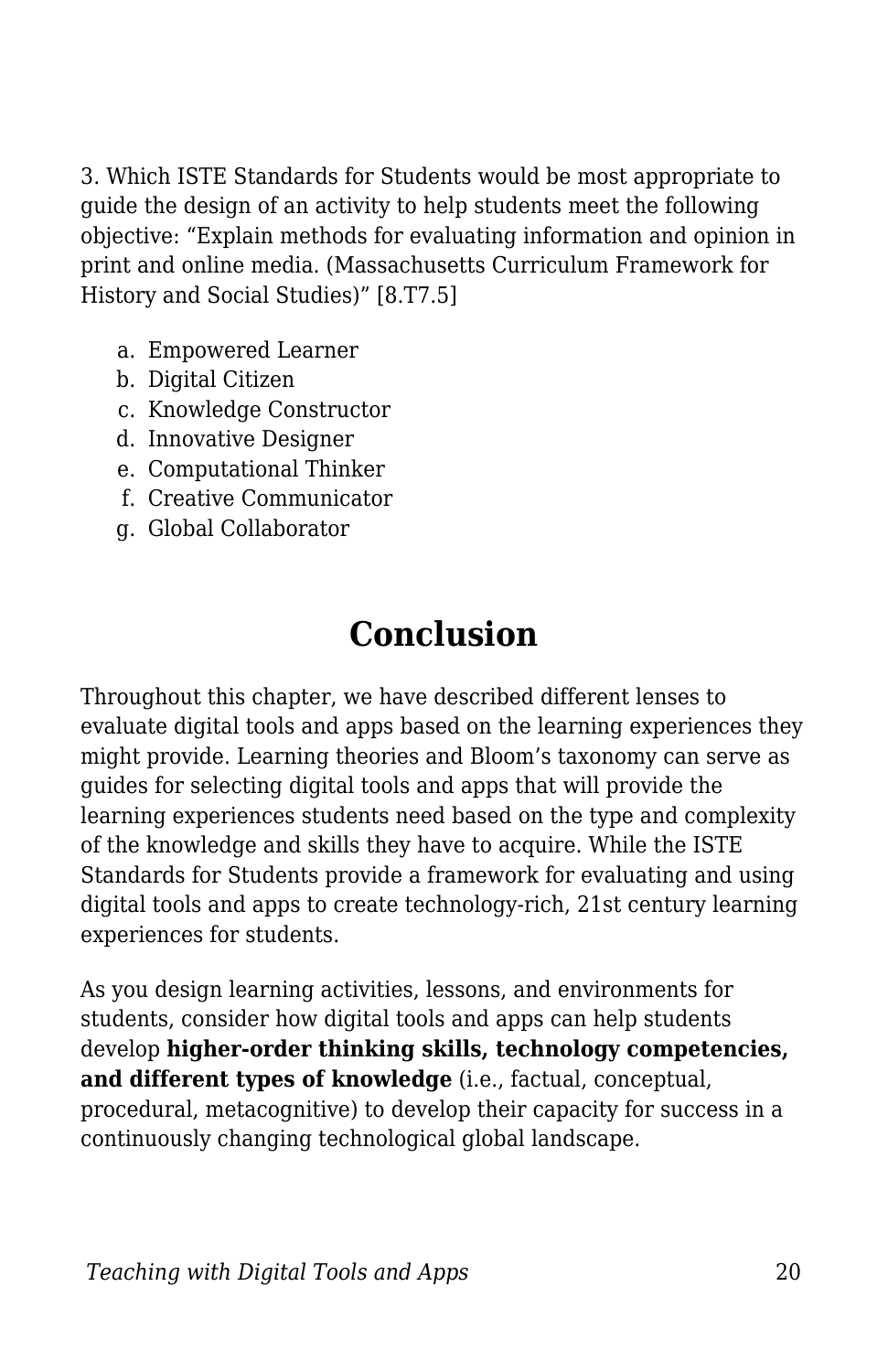### **Checklist of Five Questions for Evaluating Digital Tools**

- 1. What type of learning experience can this digital tool provide?
- 2. Which learning theory (or theories) is most appropriate for this digital tool?
- 3. How might this digital tool be used to support higher order thinking skills?
- 4. How might this digital tool be used to facilitate the development of different types of knowledge (i.e., factual, conceptual, procedural, metacognitive)?
- 5. Does this tool support students in achieving one or more of the ISTE Standards for Students?

### **Application Exercise**

Take a couple minutes and think about a recent class activity or lesson where you used a digital tool that didn't work out as well as you had hoped. Based on this chapter, how might you adjust your use of the tool in the future to create an innovative learning experience to help students meet their learning goals?

# **References**

- About Hyperdocs. (2018). *Hyperdocs.* Retrieved from [https://edtechbooks.org/-xHgE](https://hyperdocs.co/index.php/about_hyperdocs)
- Anstey, L., & Watson, G. (2018, September 10). A rubric for evaluating e-learning tools in higher education. *EDUCAUSE Review*. Retrieved from [https://edtechbooks.org/-Trw](https://er.educause.edu/articles/2018/9/a-rubric-for-evaluating-e-learning-tools-in-higher-education)
- Armstrong, P. (2019). *Bloom's taxonomy*. Retrieved from Vanderbilt University Center for Teaching website: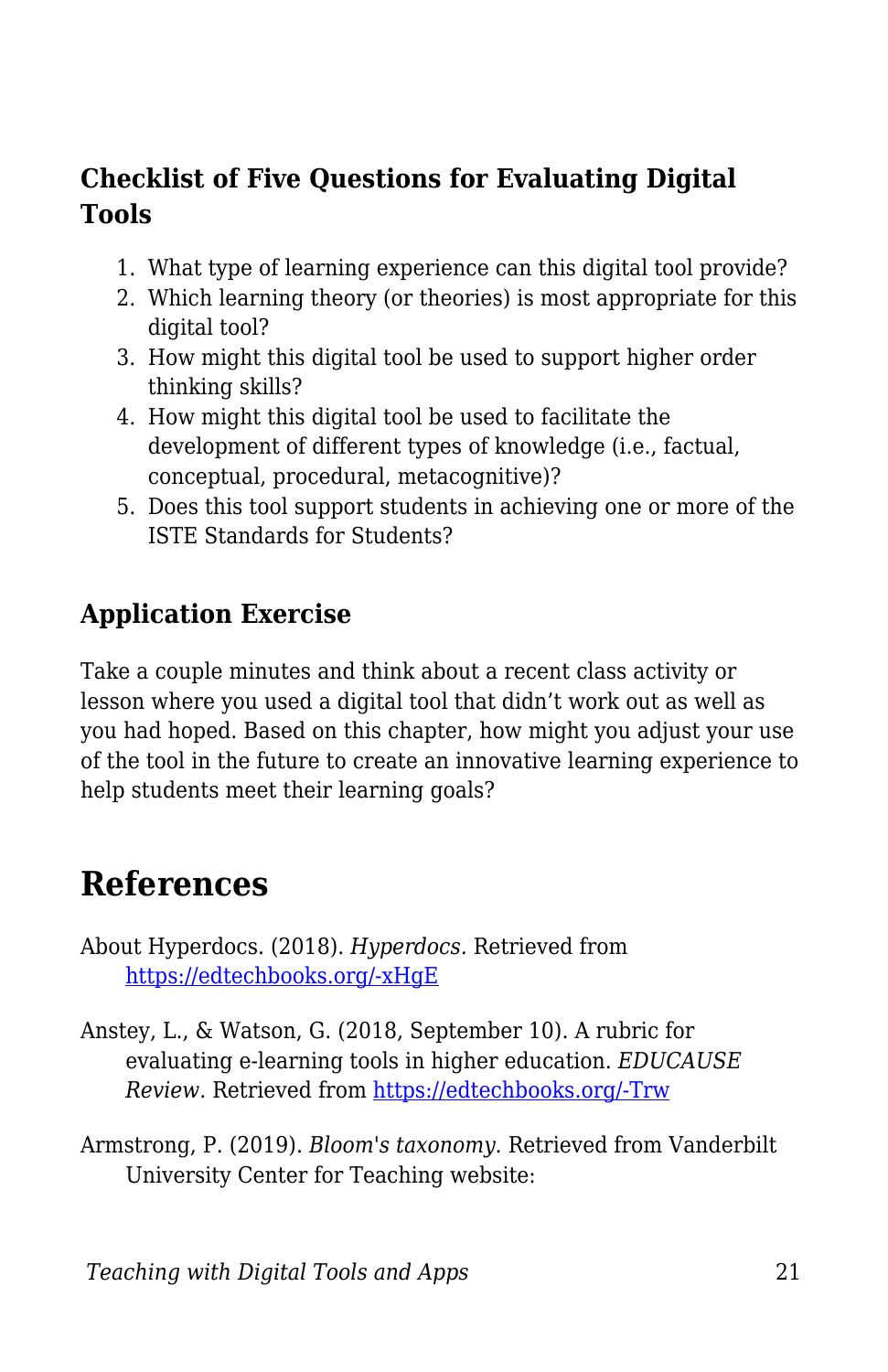[https://edtechbooks.org/-dpW](https://cft.vanderbilt.edu/guides-sub-pages/blooms-taxonomy/)

- Center for Teaching. (2016, September 6). *Bloom's taxonomy* [Photograph]. Retrieved from [https://edtechbooks.org/-qrH](https://www.flickr.com/photos/vandycft/29428436431)
- Collaboration, just now in the cloud. (2018). *Classflow.* Retrieved from <https://classflow.com/>
- Commons Sense Media. (2016, July 6). Bloom's taxonomy [Video file]. *YouTube.* Retrieved from<https://youtu.be/fqgTBwElPzU>
- David, L. (2014). *Learning theories: Social development theory (Vygotsky)*. Retrieved from [https://edtechbooks.org/-Ury](https://www.learning-theories.com/vygotskys-social-learning-theory.html)
- David, L. (2015). *Learning theories: Cognitivism*. Retrieved from [https://edtechbooks.org/-GNLs](https://www.learning-theories.com/cognitivism.html)
- Enrich your classroom. (2019). *Gynzy.* Retrieved from <https://www.gynzy.com/en/>
- Ertmer, P. A., & Newby, T. J. (2013). Behaviorism, cognitivism, constructivism: Comparing critical features from an instructional design perspective. *Performance Improvement Quarterly, 26*(2), 43-71. Retrieved from [https://edtechbooks.org/-pGtE](https://edtechbooks.org/lidtfoundations/behaviorism_cognitivism_constructivism)
- Fecich, S. (2018, October 3). How to slay your first Twitter chat [Web log post]. Retrieved from [https://edtechbooks.org/-hUZR](https://www.sfecich.com/post/how-to-slay-your-first-twitter-chat)
- Goel, T. (2017, August 2). Why we need learning theories [Web log post]. *Designed for Learning!* Retrieved from [https://edtechbooks.org/-wqZ](http://tarunagoel.blogspot.com/2017/08/why-we-need-learning-theories.html)
- Heick, T. (2020). What is Bloom's taxonomy? A definition for teachers. *Teachthought*. Retrieved from [https://edtechbooks.org/-PNb](https://www.teachthought.com/learning/what-is-blooms-taxonomy-a-definition-for-teachers/)

Howard County Library. (2015). *HCLS Rube Goldberg Challenge*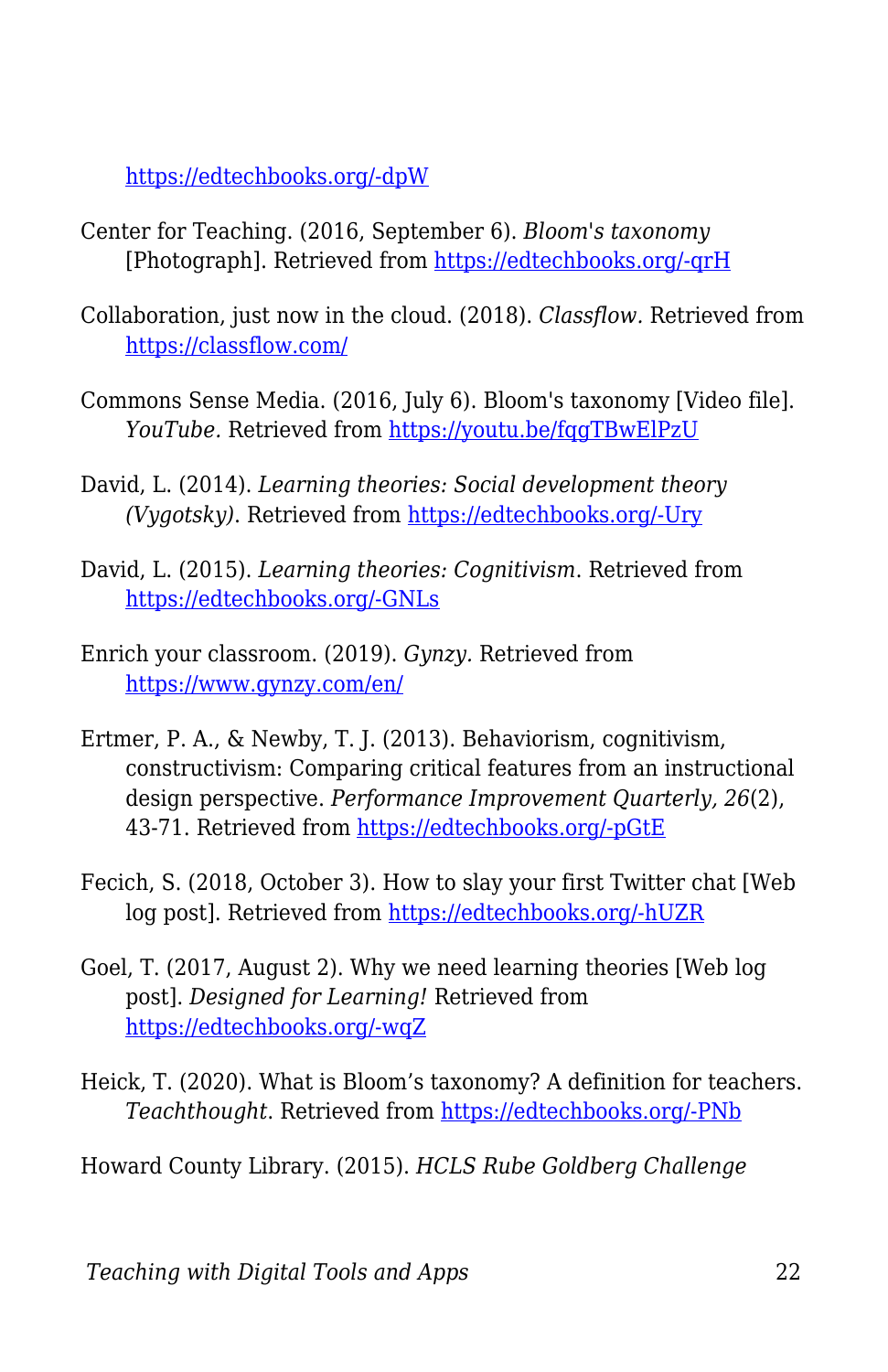*Awards Ceremony* [Photograph]. Retrieved from <https://flic.kr/p/rVx9wd>

- International Society for Technology in Education (ISTE). (2019). *ISTE standards for students*. Retrieved from [https://edtechbooks.org/-XB](https://www.iste.org/standards/for-students)
- International Society for Technology in Education (ISTE). (2016). Redefining learning in a technology-driven world. Retrieved from [https://edtechbooks.org/-QrVd](https://id.iste.org/docs/Standards-Resources/iste-standards_students-2016_research-validity-report_final.pdf)
- Iowa State University Center for Excellence in Learning and Teaching. (2020). Revised Bloom's taxonomy. Retrieved from [https://edtechbooks.org/-czVc](https://www.celt.iastate.edu/teaching/effective-teaching-practices/revised-blooms-taxonomy/)
- Jshabatu. (2018, March 19). *Using Bloom's taxonomy to write effective learning objectives.* Retrieved from University of Arkansas, Teaching Innovation & Pedagogical Support website: [https://edtechbooks.org/-cbVr](https://tips.uark.edu/using-blooms-taxonomy/)
- Papert, S., & Harel, I. (1991). *Situating constructionism*. Retrieved from [https://edtechbooks.org/-zbNR](http://www.papert.org/articles/SituatingConstructionism.html)
- Pear Deck teaching truths. (2019). *Pear Deck.* Retrieved from <https://www.peardeck.com/>
- Persaud, C. (2018, August 13). Bloom's taxonomy: The ultimate guide [Web log post]. Retrieved from Top Hat website: [https://edtechbooks.org/-DYq](https://tophat.com/blog/blooms-taxonomy-ultimate-guide/)
- Rallis, S. F., & Rossman, G. B. (2012). *The research journey: Introduction to inquiry*. New York, NY: The Guilford Press.
- Schrock, K. (2019, May 28). *Bloomin' apps*. Retrieved from [https://edtechbooks.org/-gKUz](https://www.schrockguide.net/bloomin-apps.html)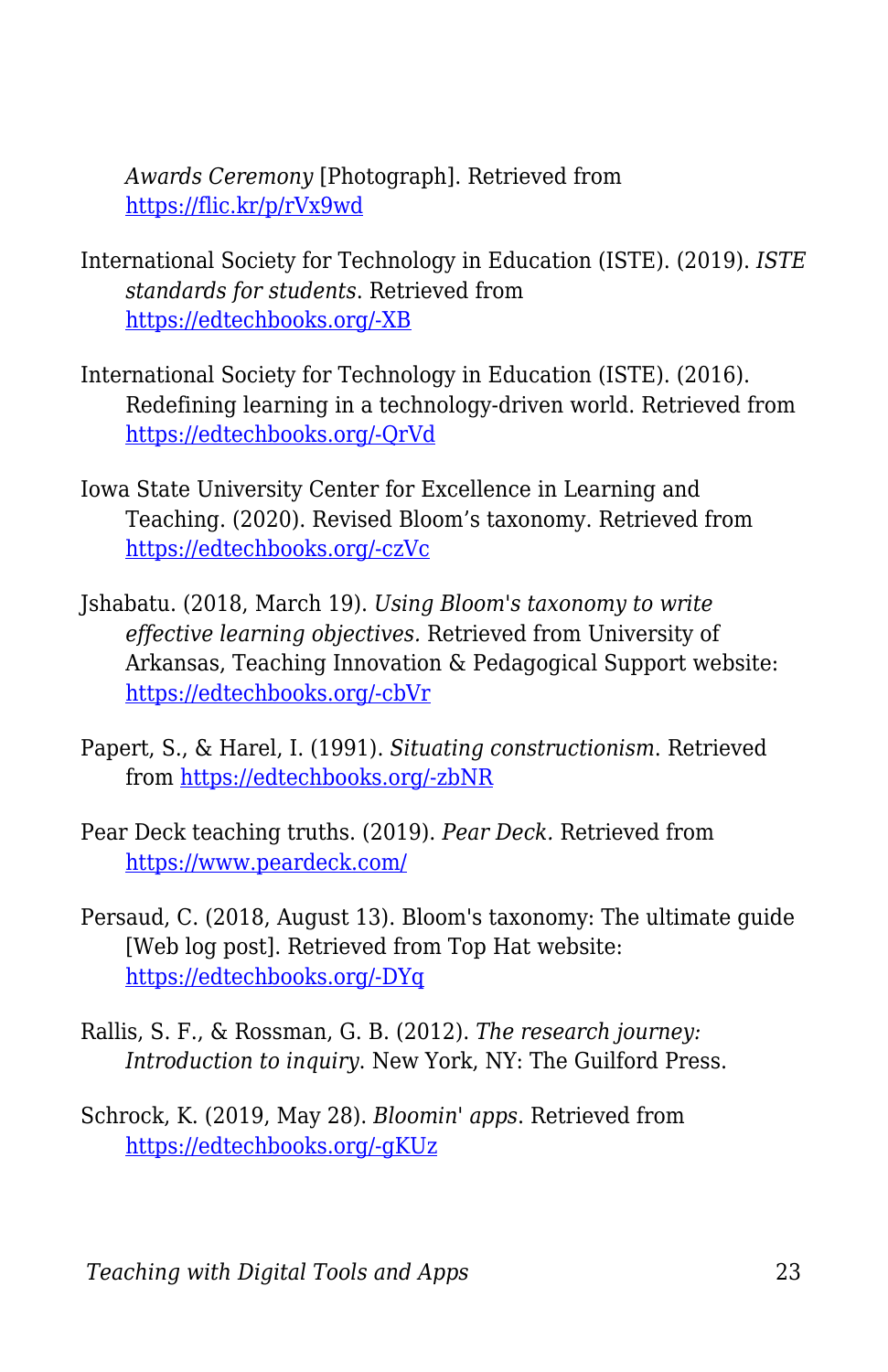- Shabatura, J. (2018). Using Bloom's taxonomy to write effective learning objectives. *Teaching Innovation & Pedagogical Support*. Retrieved from [https://edtechbooks.org/-cbVr](https://tips.uark.edu/using-blooms-taxonomy/)
- SHIFT Disruptive eLearning Organization (2019, August 8). A quick, no-nonsense guide to basic instructional design theory [Web log post]. Retrieved from [https://edtechbooks.org/-yii](https://www.shiftelearning.com/blog/bid/345615/a-quick-no-nonsense-guide-to-basic-instructional-design-theory)
- Spencer, J. (2018, August 10). What is metacognition? [Video file]. *YouTube.* Retrieved from [https://edtechbooks.org/-KPp](https://www.youtube.com/watch?v=HZrUWvfU6VU)
- Tankersley, K. (2005, June). Higher-order thinking skills. In K. Tankersley (Ed.), *Literacy strategies for Grades 4-12* (Chapter 5). Retrieved from [https://edtechbooks.org/-fXD](http://www.ascd.org/publications/books/104428/chapters/Higher-Order_Thinking.aspx)
- 3200+ talks to stir your curiosity. (n.d.). Retrieved from TED Talks website:<https://www.ted.com/talks>
- Udacity. (2016, June 6). Constructionism [Video file]. *YouTube.* Retrieved from [https://edtechbooks.org/-dACQ](https://www.youtube.com/watch?v=-qsiqetMlCg&feature=youtu.be)
- Trust, T. (2019). Online tools for teaching & learning [Web log post]. Retrieved from [https://edtechbooks.org/-ZDz](http://blogs.umass.edu/onlinetools/)
- University of North Carolina at Chapel Hill, The Learning Center. (n.d.). *Higher order thinking: Bloom's taxonomy.* Retrieved from [https://edtechbooks.org/-ytkD](https://learningcenter.unc.edu/tips-and-tools/higher-order-thinking/)
- Watson, S. (2019, February 26). Higher-order thinking skills (HOTS) in education. *ThoughtCo.* Retrieved from [https://edtechbooks.org/-bPr](https://www.thoughtco.com/higher-order-thinking-skills-hots-education-3111297)